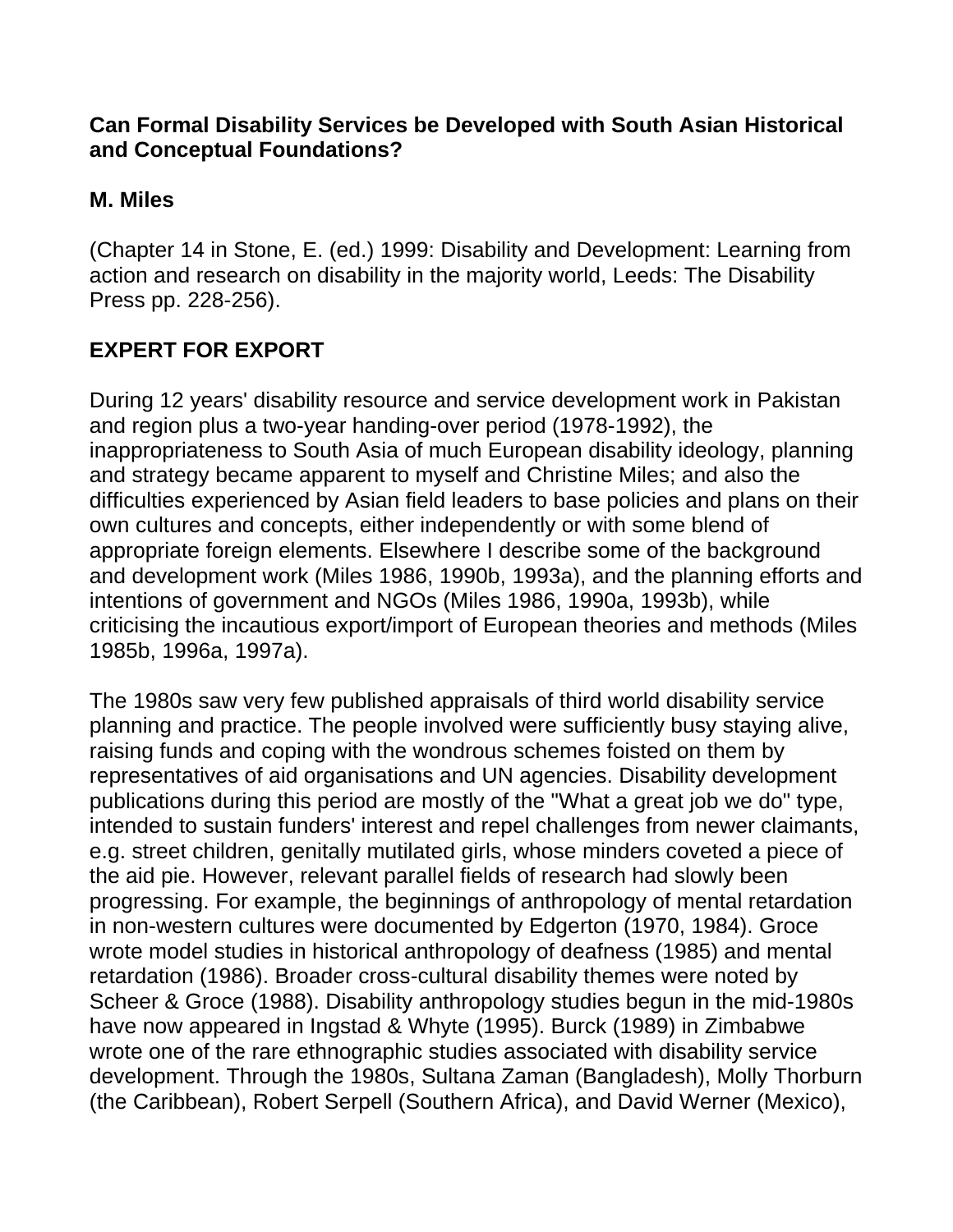together with colleagues produced disability studies and guides blending rigour, ethnography and practical social concern. Cross-cultural variations in concepts of personhood were investigated by Shweder & Bourne (1982) and in connection with disability by Dossa (1989); while studies of child development and of cross-cultural psychology became global enterprises with their own dedicated journals. Concerns with disability in culturally diverse families in Europe and North America also developed implications for "countries of origin" (e.g. Gartner, Lipsky & Turnbull 1991, Harry & Kalayanpur 1994, Kalayanpur 1996). A more extensive literature review appears in Miles (1996c). However, these nascent fields of knowledge were practically unknown in our remote corner of Pakistan. A decade later, after considerable growth, they remain unknown to many field participants and aid programs under the "Community Based Rehabilitation" umbrella.

For many years, European aid to economically weaker countries has had a component conceptualised as "transfer of knowledge and skills". With some such notion my wife and I went to Pakistan, invited by local people. In the course of "transfer" efforts, we discovered that all along there had been a vast unseen "conceptual" dimension requiring not merely "adaptation for cultural differences", but an entire rethinking and rebooting with concepts nearer those in the minds of Asian colleagues. The reconceptualisation of planning and strategy that emerged from our own experiences was called Information Based Rehabilitation (IBR), a phrase that has generally been misunderstood. Briefly, IBR is not an alternative or additional strategy, it is an effort to examine existing services and development strategies in terms of information, understood in the modern "information society" sense, i.e. as concepts, knowledge, skills, and design, with feedback. An examination of these features illuminates what is happening, for example where different strategies might be mutually strengthening rather than competitive or exclusive (Miles 1989, 1993a, 1996a).

### **THE CONCEPTUAL DIMENSION**

The importance of the conceptual dimension slowly dawned on Christine Miles in connection with school staff whom she was training and guiding. During five or six years of daily work together with them in school, and in counselling parents from a wide catchment area, she had become fluent in Pushto, Urdu and local dialects. She began to realise that concepts of "the child", "learn", "teaching", "play", which during the past two centuries became basic to European work with children having learning difficulties, developmental delays or multiple impairments, were understood by her Pakistani staff in ways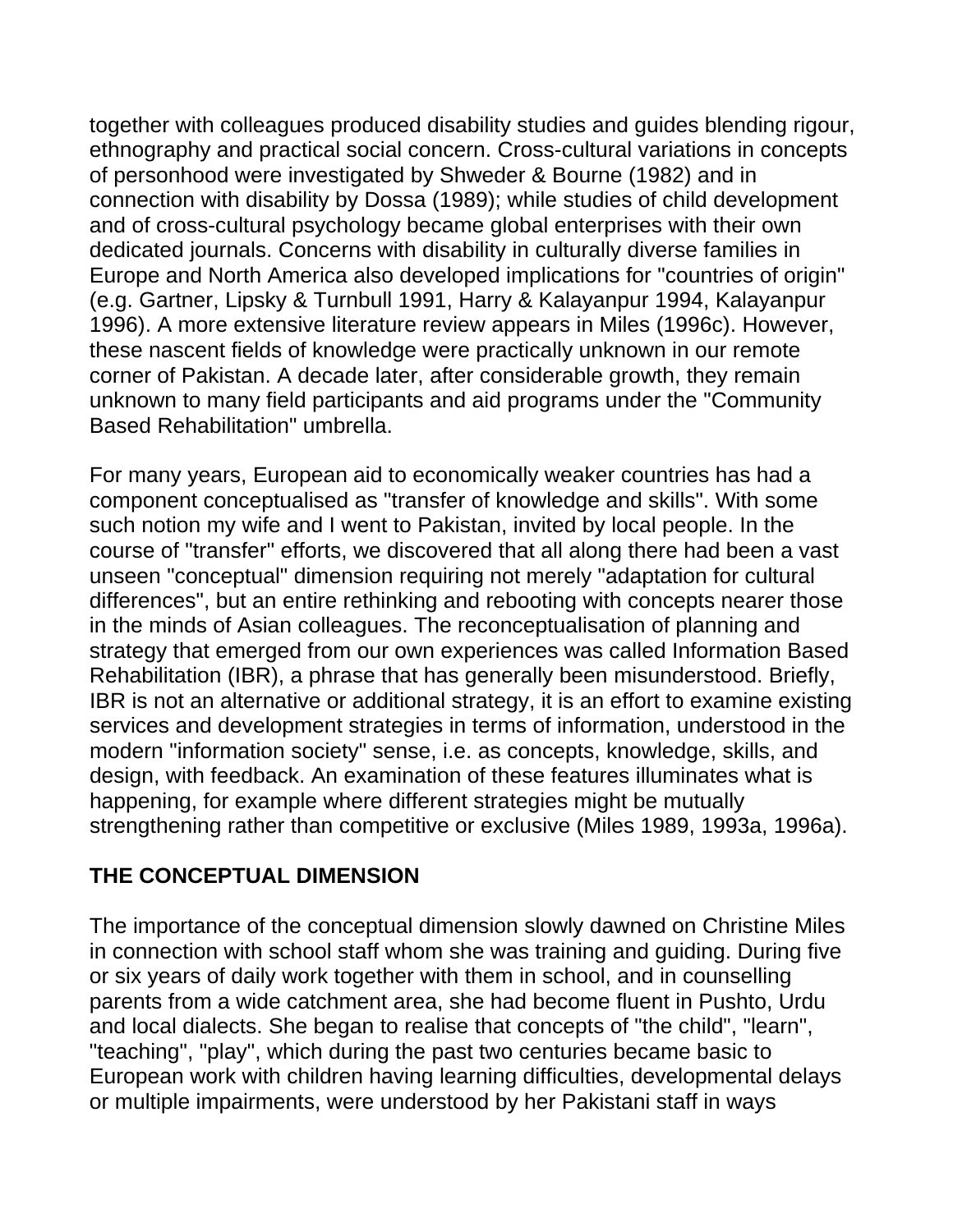substantially and significantly different from what she had supposed; and by many families were understood differently again (C. Miles 1991, Miles & Miles 1993). She also realised that some of what was now becoming clear to her had actually been mentioned by staff in the first year - she had been unable to hear it, precisely because the differences were at the conceptual level. It had been difficult for staff to express. During the first year they all had been seeking common ground rather than exploring differences; so after trying a few times to raise conceptual issues, staff desisted. (As the Centre's administrator, a step back from the professional front line, it took me even longer to understand the issues and their significance). Returning to England in the 1990s, Christine met the reverse image. After years of learning how these key concepts appear to Pakistanis, she observed monolingual and largely monocultural British teachers, trying to teach British Pakistani pupils said to have "severe learning difficulties", with minimal awareness of the children's linguistic, cultural and conceptual background, or of their actual skills and learning ability in their mother tongue (C. Miles 1993).

The Pakistan experiences strengthened our desire for a greater understanding of the South Asian conceptual world of disability and social responses, so that the development (rather than transfer) of knowledge and skills should be appropriately rooted in indigenous conceptual bases. Some understanding could perhaps have been acquired from the results of anthropological, psychological, or sociological studies - but the research capacity hardly existed in Pakistan in the 1980s, as admitted in evaluations by senior social scientists (Rashmi 1989, Inayatullah 1989). At Pakistan Government request we did some practical studies, but for lack of resources and research experience they were of a pilot nature (Miles 1983, 1985a). We noted such social research as existed, e.g. studies at the National Institute of Psychology on cognitive development and on childraising practices (e.g. Pervez & Durrani 1989, Pervez 1989, Shah & Pervez 1994). The anthropology of Pakistani childhood has yet to match the vigorous achievements of Blanchet (1996) and colleagues in Bangladesh, though there are many similarities and resonances. Occasionally we discovered material from earlier decades, long out of print, such as an account of integrating blind children in ordinary schools in the 1960s (Grant 1963), and a thesis on the education of mentally retarded rural children (Raider 1971), which confirmed ideas gleaned painfully from many sources. Through the 1980s, such meagre disability studies as appeared in Pakistan mostly concerned enumeration. Some data was gathered in the 1981 National Census, but it was obviously weak and no published study appeared until Afzal (1992). Efforts were made to discover quick, cheap methods of finding and assessing children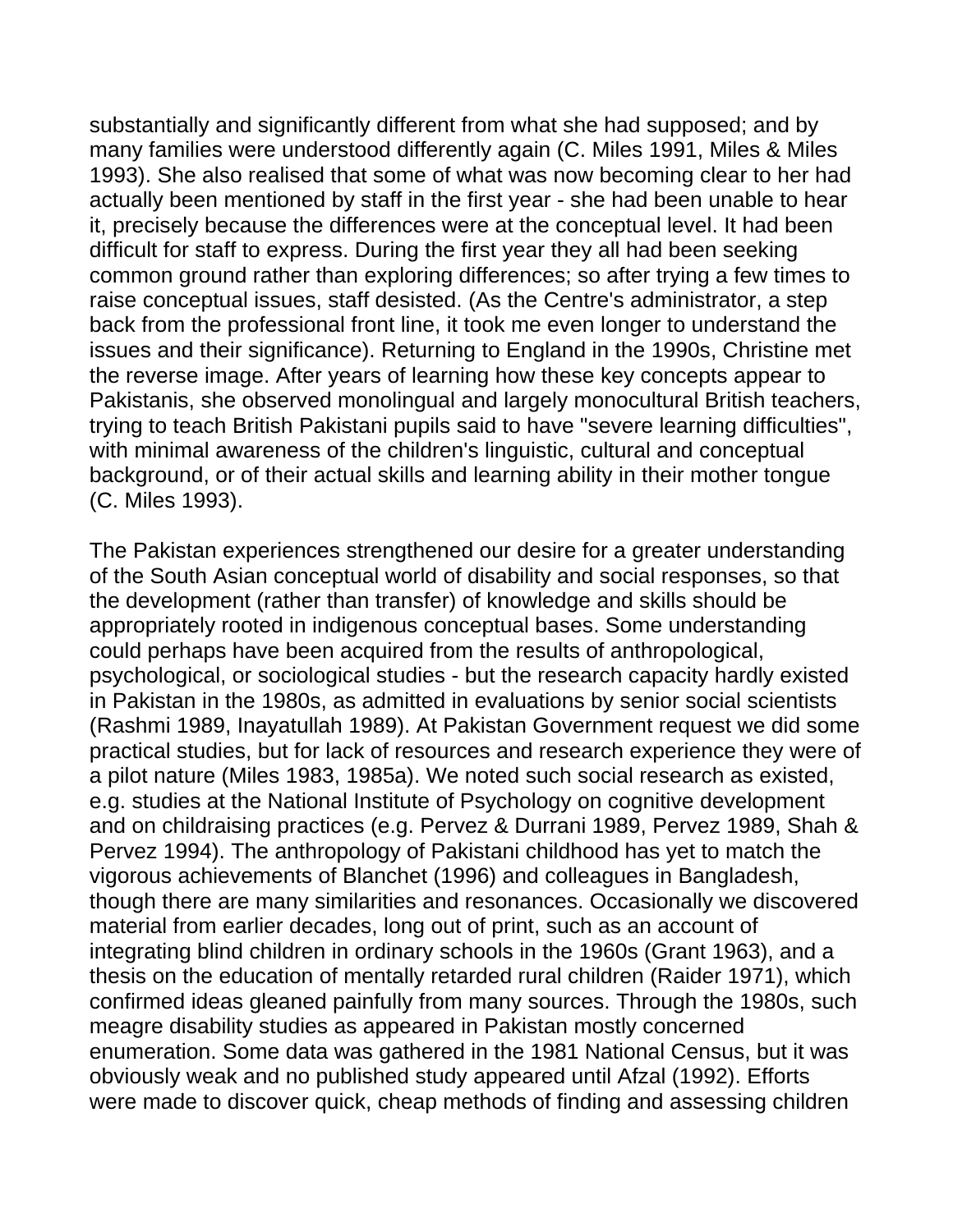with disabilities, biomedically defined. These studies, while perhaps necessary, were little use for the construction and expression of a culturally, historically and conceptually valid knowledge base. Many Pakistanis were uneasy about the indiscriminate importing of European and American methods and equipment, but were preoccupied by concerns other than challenging foreign intervention or developing indigenous alternatives.

Since 1990 some useful qualitative studies on disability have been undertaken; yet most of them are over-dependent on western theoretical structures, and remain unpublished. The formal knowledge base, i.e. what has been written and circulated about disability within Pakistan, has not adequately been gathered and documented. A bibliography listing 420 items on disability in Pakistan has elicited amazement among people considered "expert" in this field, though a comprehensive bibliography might be two or three times longer. Similar responses have met ongoing bibliographies on disabilities in Zambia and neighbours, on Syria, Lebanon, Jordan and region, and on Bangladesh. These responses, from various regions, highlight the problems of assembling a formal knowledge base where there are inadequate libraries and publishing facilities. Even if people report experiences or formal research, many of those who should read the results find no opportunity. This is discouraging to researchers. It also reinforces the idea of "expertise" as something locked in the minds of particular people, often university staff, whose time must be hired, yet with little hard evidence of what they actually know or its application. When an organisation buys a report from such an expert, the few copies tend to remain in office cabinets, instead of being filed on the Internet, rewritten for peer review, journal published and thus opened to public debate.

Fortunately a few of our Pakistani colleagues could apply their minds both to digest some European ideas and to integrate them into their thinking and practice. They gave the greatest assistance in adapting, translating, publishing and later revising practical manuals in Urdu covering education and therapy with children in the main "disability categories". Yet hardly any could both do so and also explain how they integrated the different concepts. To construct effective bridges between substantially different conceptual worlds probably requires years of ordinary residence (i.e. not in a "foreigner" enclave) and daily work in both worlds, plus fluency in the languages and also strong communication abilities. Between the disability service fields of Pakistan and Britain, we know no single person who can yet construct such bridges; at best there are a few joint efforts by people with some of the necessary qualifications. Flaws in the present chapter demonstrate our own difficulties in communicating across the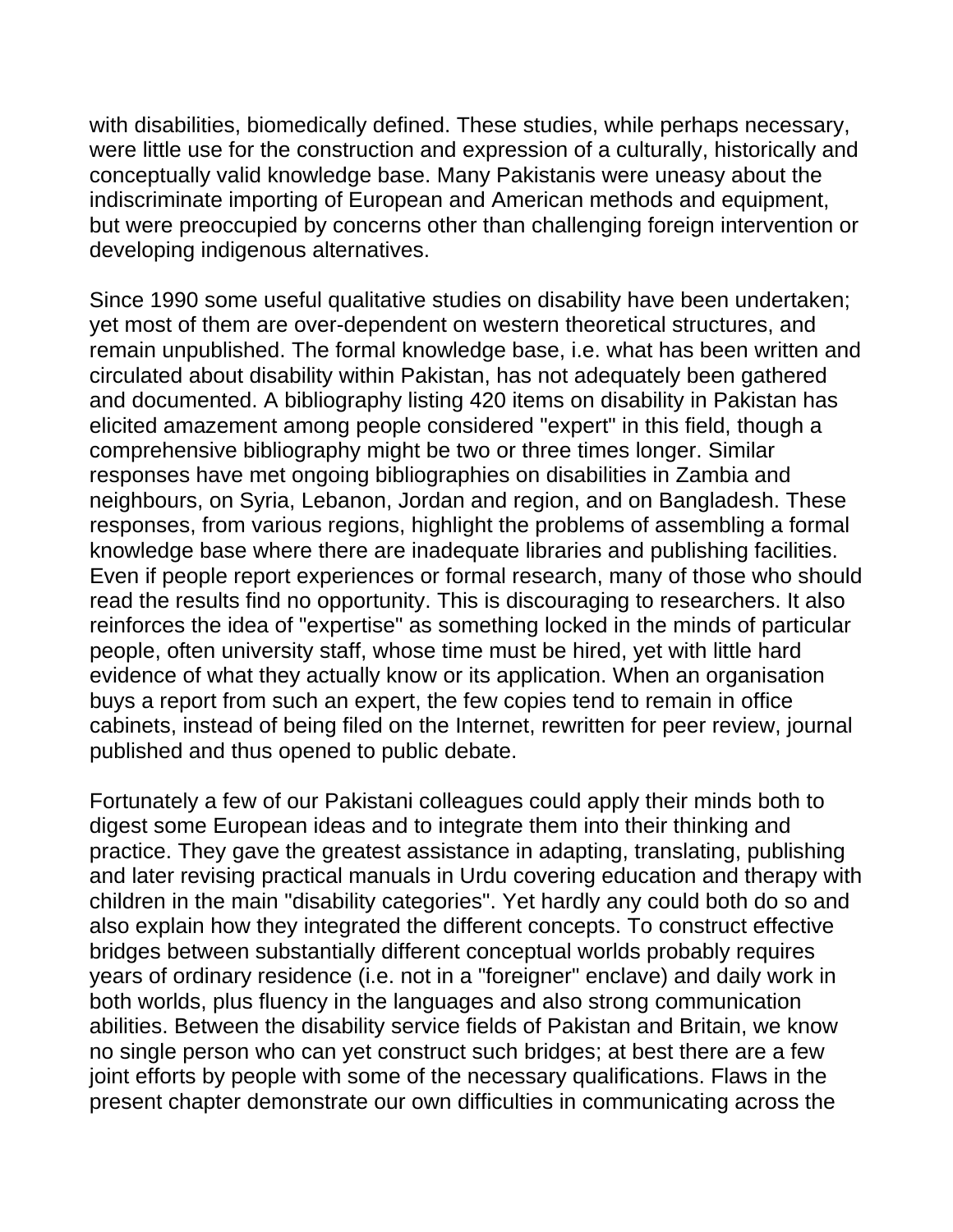gulfs. Had we returned to UK after five or six years, we could have posed as "experts" on special educational needs in Pakistan - without ever discovering the conceptual world. Perhaps some other returned expats have learnt faster; but our perception is that many people in disability aid have spent two years here, three years there, and are then deemed "expert", without realising the fundamental flaws in their understanding. People from developing countries may also easily spend a few years in Europe or North America without reaching a critical understanding of the conceptual differences underlying the practical work they have seen.

By 1990, Pakistani colleagues had taken over our work, so we returned to Britain - without really having satisfied, after 12 years, the need for a deeper understanding. In Britain, Christine Miles was able to undertake research involving Pakistani children with learning difficulties and their mothers even in the British context, the isolation of many of the mothers (through cultural restrictions on women's mobility, and the stigma of having produced a disabled child) was such that their thought patterns seemed little different from those met in Pakistan (C. Miles 1996). I began studying Asian disability histories, reviewing background factors such as the historical responses of Asian religions toward disabilities and disabled persons, historical records of practical responses to mental handicap and to blindness, as well as specific studies, e.g. of goitre, cretinism and iodine in South Asia, and microcephaly at a Punjabi shrine (Miles 1995, 1996b, 1997c, 1998a, 1998c). Some efforts have been made, using academic and popular media (Miles, Chandran & Balasundaram 1995), to share the process and findings with Asian colleagues. There was never any research funding or salary to share with them.

### **SOME CONSTRUCTIONS FROM EXPERIENCE AND RESEARCH**

This chapter has the following agenda:

- Material from historical studies noted above, and its implications.
- A glance at recent disability service trends, and their mis-selling in South Asia.

The historical material is a small selection from Sanskrit and Tamil classics, roughly 2,000 BC to 600 CE, and a glance at the 19th century. Methodological issues in the studies are discussed elsewhere (Miles 1998b).

In relation to the question posed in the title, "Can formal disability services be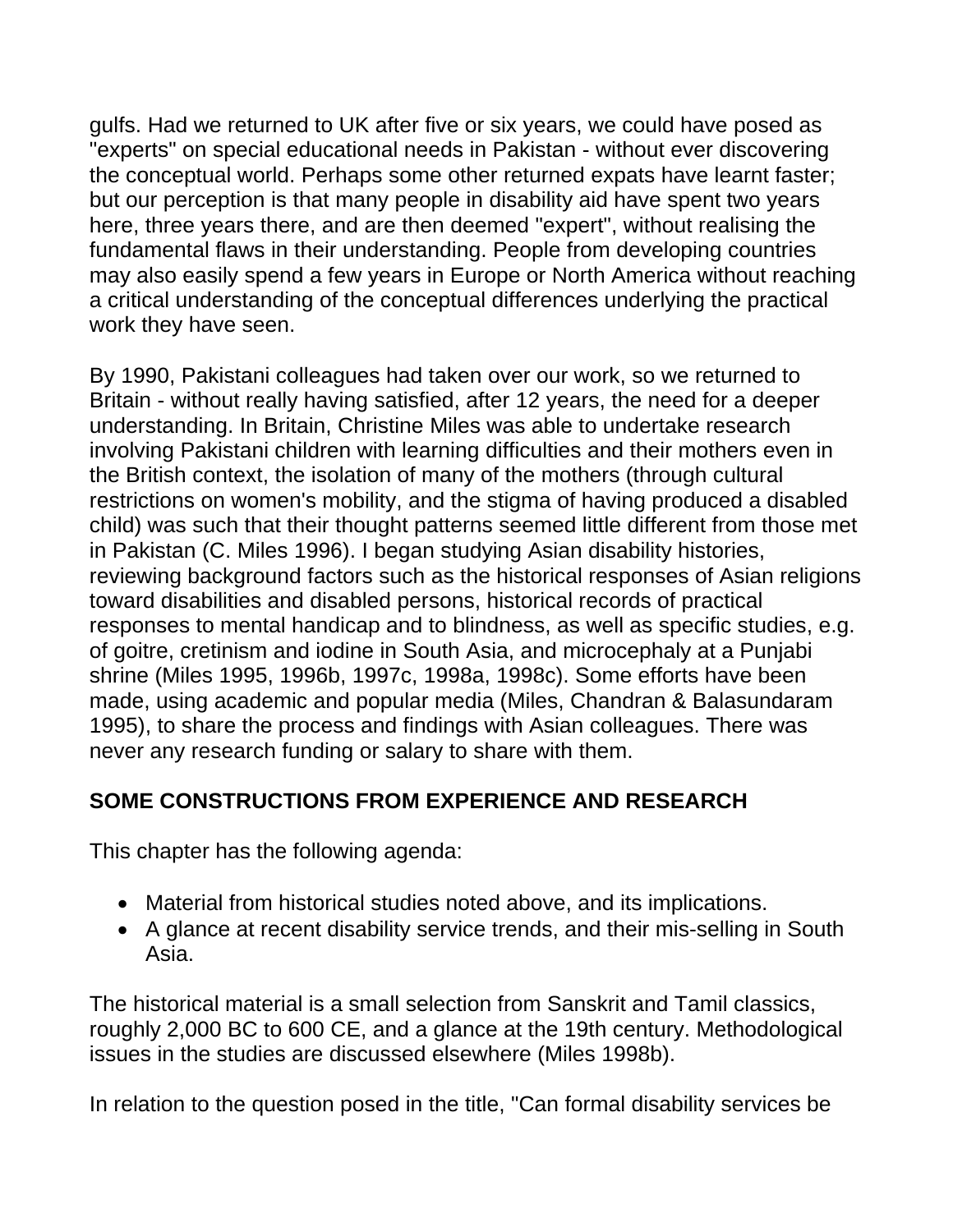developed with South Asian historical and conceptual foundations?", it is recognised that many Europeans may doubt the relevance to current planning, of historical-cultural studies from a period ending 1,400 years ago. Indeed, very few South Asians have made any significant study of their ancestors' histories yet it is with them and all around them, at least in popularised versions, apparently forming a sort of cultural bedrock on which they might build with some confidence. A grittier view is that the surrounding heritage is less a bedrock than a bedroom, in which minds are lulled to sleep while their owners' bodies are directed by enthusiasts for hindutva (Lele 1996).

# **NOT DEAD YET**

In this section, historical material is cited from Sanskrit and Tamil classics: the Vedas, Upanishads, Arthasastra, Jataka, Shilappadikaram and Manimekhalai.

### **Vedas**

However remote from current European thought patterns, the Vedas remain live currency for some 350 million Asian adults when it comes to deciding how society should function. Rigveda, the oldest "book" still in daily use, mentions various people with disabilities, and their healing by the Aswins, semi-divine medical twins, or Soma, the 'magic potion' personified:

He [Soma] covers the naked and heals all who are sick. The blind man sees; the lame man steps forth. [RV 8.79] (O'Flaherty 1981, p. 121).

When in the time of night, in Khela's battle, a leg was severed like a wild bird's pinion, Straight ye [Aswins] gave Vispala a leg of iron that she might move what time the conflict opened. [RV 1.116] (Griffith 1926, p. 450).

Such claims hardly reflected everyday experience. They suggest the dominant public perception of disability, i.e. blindness and lameness were familiar misfortunes, not identical with sickness. For a blind person to see or a lame person to walk required divine intervention. (Mythological interpretations have also been suggested - they were in vogue among European scholars, before the adventure playgrounds of psychoanalysis were developed.) "Iron legs" are harder to interpret, whether Vispala was horse or human. The idea of an artificial limb or aid was clearly present, but this does not prove that nonmythological examples existed. There is some evidence of Mediterranean prostheses back to the 5th century BC. Possibly the "miraculous" part of the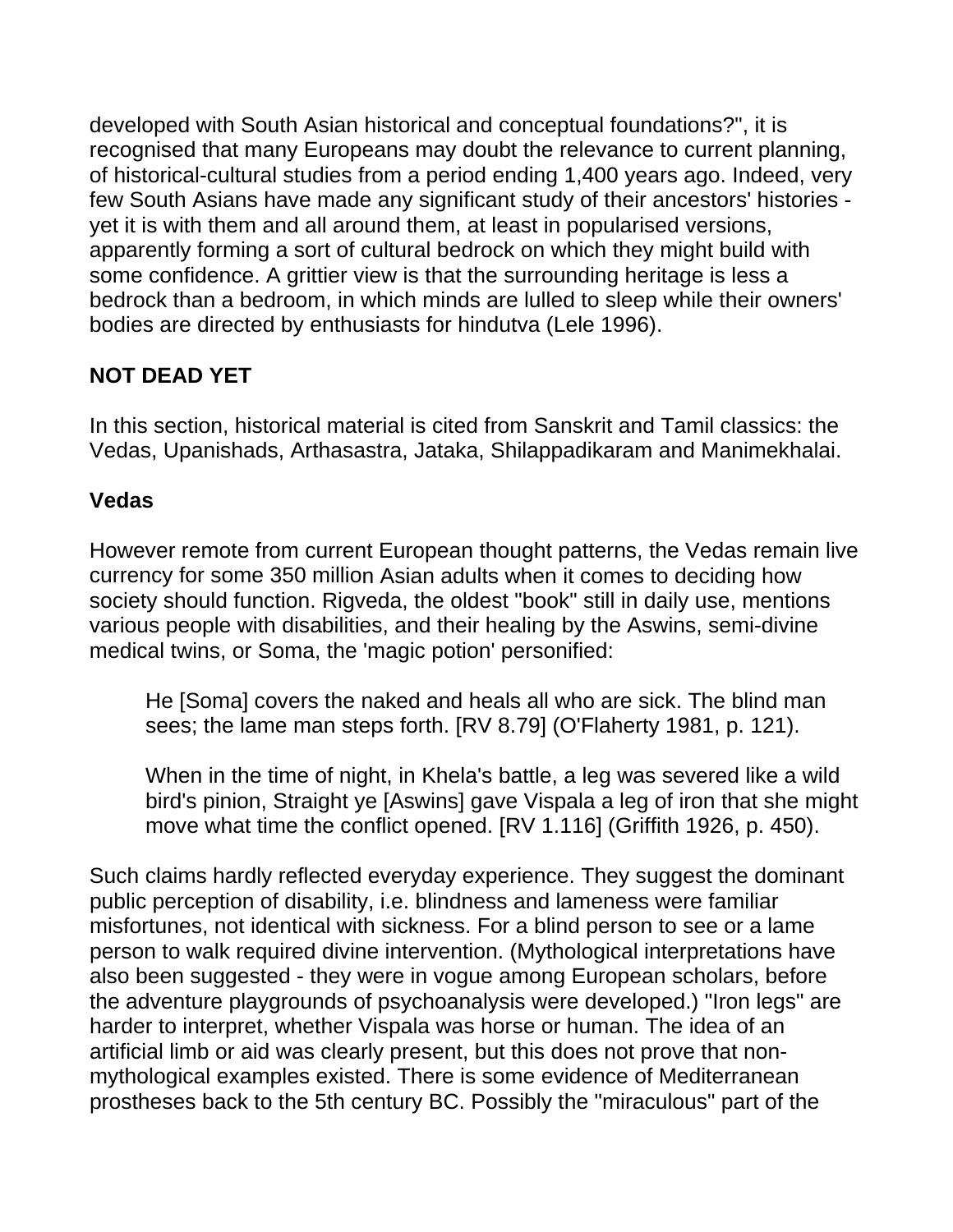intervention was not that a prosthesis was supplied, but the speed with which mobility was said to be restored, or the use of iron rather than wood.

Rigvedic comparisons of mental capacity are applied directly to education by Mookerji (1947, pp. 25-26):

As the Rigveda itself points out [x, 71, 7]: Class-mates (sakhas, i.e. those of same knowledge...or who have studied the same Śāstras...) may have equality in the possession of their senses like the eye and the ear, but betray inequality in respect of their power or speed of mind...this passage refers to three grades of students, the Mahāprajñāñ, the Madhyamaprajñāñ, and the Alpaprajñāñ, students of high, medium, and low ability (Brackets are Mookerji's).

While noting the mental poverty of "blockheads" who chant the Vedas mindlessly, Mookerji countenanced their inclusion in primary school, "marked by noisy recitation and repetition of texts by pupils in the manner of frogs lustily croaking after rain" (ibid, p. 36). At secondary level however, "the collective work of the pupils in a class ceased, and their individual work commenced" (ibid, p. 36). Soon, "The more unfit were weeded out, sent back to the plough or the loom [x, 71, 9]" (ibid, pp. 36-37). Atharvaveda consists largely of charms against afflictions including paralysis, mania, epilepsy (Bloomfield 1897). One charm guards against the consequences of sinfully sitting with a person with bad teeth or nails, or "one who is deformed" (ibid, p. 72). At least three thousand years later, in the 1880s, the guru Ramakrishna reiterated the ancient message that people with bony or dented bodies, heavy elbow joints, hollow, yellow, squinting or crossed eyes, snub nose, thick lips, short stature, etc, have difficulty acquiring faith, or are wicked and deceitful ("M." 1942, pp. 234, 597, 766, 783). While republishing Ramakrishna, no effort was made to spin-doctor these remarks. Western advocates should understand that their Asian hosts may find remarks reported from earlier millennia more authoritative than recent European trends, however polite the hearing accorded the latter. Unfortunately this "culture-based resistance" seldom issues in culturally and conceptually appropriate plans.

### **Upanishads**

The "advanced" Upanishadic lore dating between 600 and 300 BC abounds in philosophical speculation. Blindness appears repeatedly as a metaphor for ignorance, e.g. "like blind men led by one who is himself blind" [Katha Up. 2.5;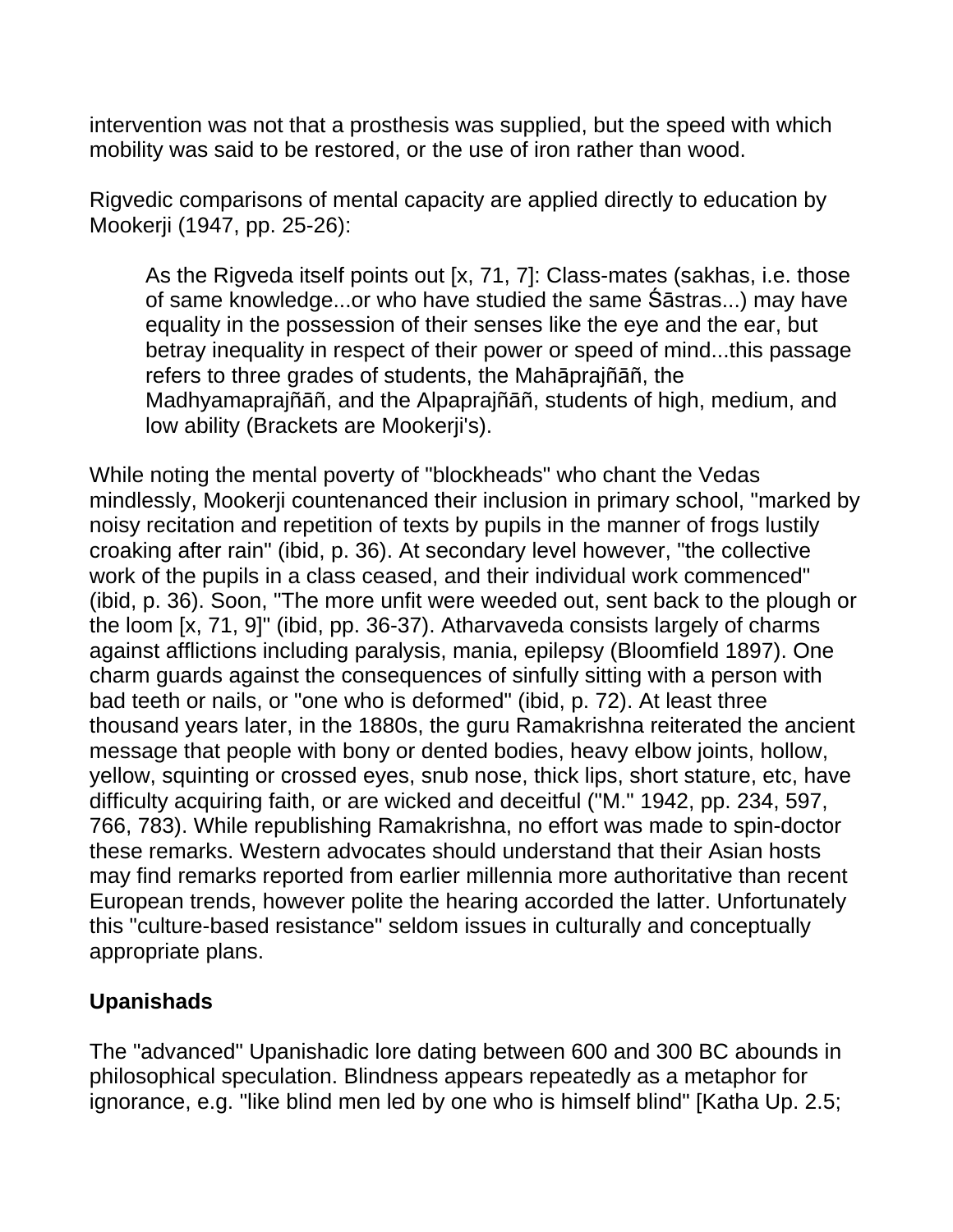Mundaka Up. 1.2.8; Maitri Up. 7.9] (Hume 1931, pp. 346, 368, 456). Other disabilities were familiar enough to be cited in arguments about the essentials of life:

One lives with speech gone, for we see the dumb; one lives with eye gone, for we see the blind; one lives with ear gone, for we see the deaf; one lives with mind gone, for we see the childish; one lives with arms cut off, one lives with legs cut off, for thus we see. [Kausitaki Up. 3.3] (ibid, p. 322).

The continuity of existence, even with senses missing, is further developed in the "Contest of the Senses" [Chandogya Up. 5.1.1-14, Brihadaranyaka Up. 6.1.7-14]. Speech, Sight, Hearing and Mind successively take a year's leave, then return to see how the others fared. They had in turn been like the blind, the dumb, the deaf, the simpleton or child, etc. When Breath prepares to leave, the others know they cannot manage without Breath, which therefore triumphs. More practically, foetal development is described in Garbha Upanishad, with details of the formation of body parts in successive months. An aetiological hypothesis also appears:

The blind [andha], the lame [khanja], the hunchback [kubja], the dwarf [wāmana] are born to those parents whose minds are distressed [vyakulita manasā). (Keswani & Bhide 1965, p. 70.)

### **Arthasastra**

Kautilya's manual on statecraft and diplomacy, political economy, brothel regulation, intelligence work etc, is traditionally dated to the 4th century BC. Some of its flavour appears in the robustly chauvinist batting order for suitors at the king's court:

...gods and deities, hermits, heretics, Brahmins learned in the Vedas, cows, sacred places, minors, the aged, the sick, the handicapped, the helpless and women. [1.19.29] (Rangarajan 1987, p. 148.)

The legal incapacities of disabled people were manifold: they could neither inherit, nor make a valid contract, nor act as legal witnesses. Women employed in municipal brothels could decline to serve clients with physical defects; yet on the positive side, prostitutes were discouraged from adding to disfigurement, e.g. "cutting off a client's ear" in the heat of the fray (ibid, p. 354). A man should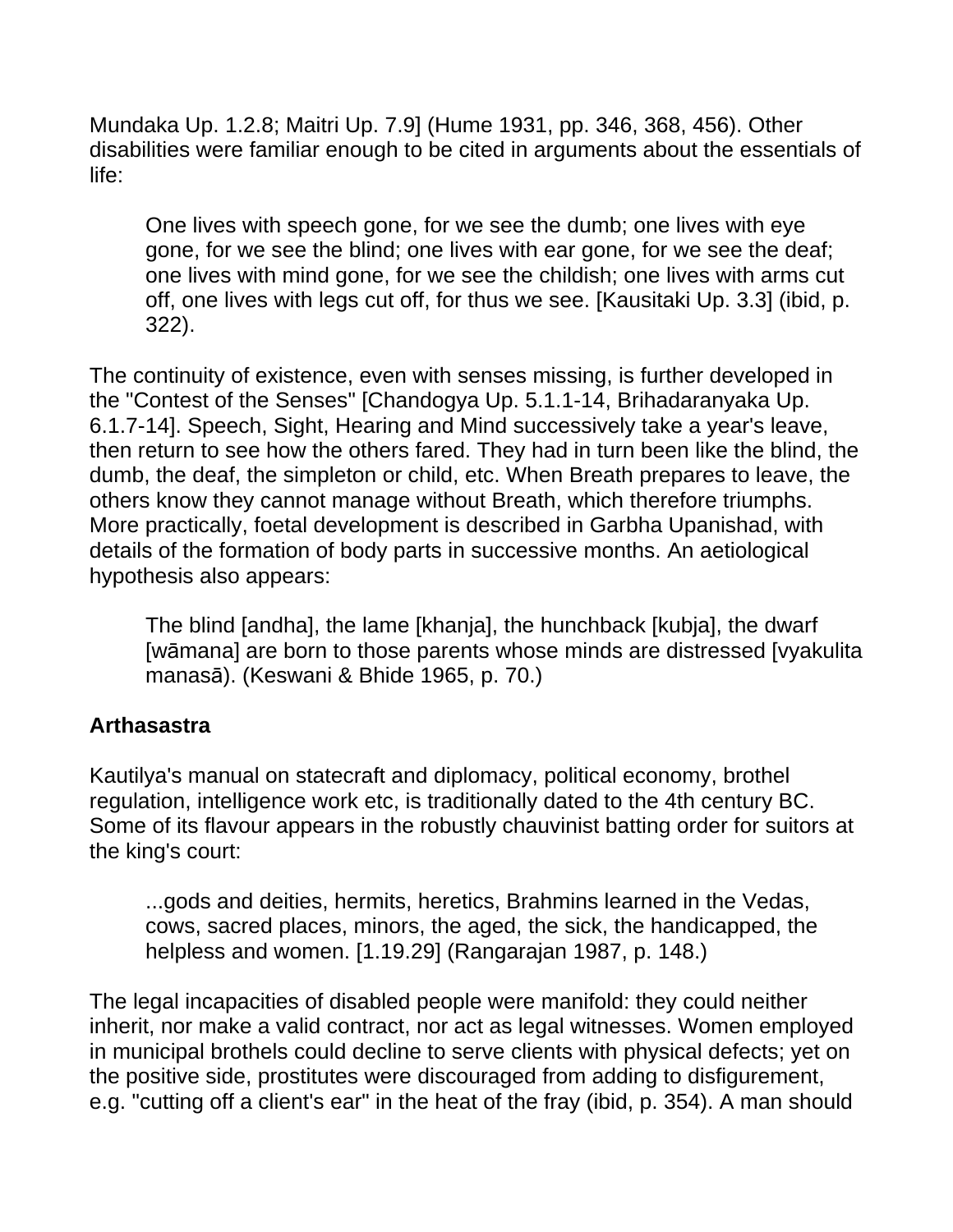not insult his wife by calling her a cripple, and there were penalties for defamation using disability terminology, whether true, false or ironically euphemistic. The State organised a home-worker scheme by which women with disabilities, widows and so forth could earn their living from textiles. They were encouraged not to be idle, under threat of digital amputation. Some disabled people might find employment in the spy network; but spies were sometimes able-bodied people disguised as disabled. The guise of simplemindedness was recommended to entrap dishonest artisans, e.g. depositing a valuable for safekeeping, to test whether they would return it on demand. When or where these laws were effective is unknown. Indian commentators mostly believe Kautilya's work describes a functioning code of statecraft. Some western commentators disagree. The better known Laws of Manu, which have been the fundamental legal base during two millennia, also have some provisions for disability, largely of a protective or prohibitive nature, with little or no "social context".

#### **Jataka**

The 530 Jataka, stories of Buddha's incarnations, provide "a vivid picture of the social life and customs of ancient India" around the 3rd century BC, with continuing relevance to British ethnographies in 19th century India (Cowell 1895-1907, Vol. I, xi). Several are specifically on disability, which also appears casually in many others. Some portray "unexpected" features of disabled people, such as a warrior dwarf, a man with hemiplegia who is an ace stonethrower, a blind seapilot who sees more with his hands than other men with two eyes. Others present familiar stereotypes, such as the rich, crooked, squinting miser who drives the poor from his gate. Some incongruity appears in stories of women misbehaving with severely crippled men, and the tale of a blind old hag lusting after a young Brahmin. For deriving lessons on attitudes towards disability in ancient India, the latter story is opaque, even allowing for folkloric exuberance. Its familiar moral, for the young Brahmin studying at Taxila University, is that women are vile creatures of unbridled passion. His teacher has an ancient, blind mother, to whom "with his own hands" the teacher gives personal care and hygiene. Such filial devotion, or perhaps the physical involvement, evokes neighbourly derision, so the teacher builds a forest hut and instals himself and Mother. When the young Brahmin comes for tuition, the teacher requires him to undertake the psycho-physical care of Mother, commanding him to praise the crone's beauty while he massages her feet and back. The student obeys so diligently that Mother, instead of calling the Forest Police, imagines the young fool is in love with her. Though decrepit, passion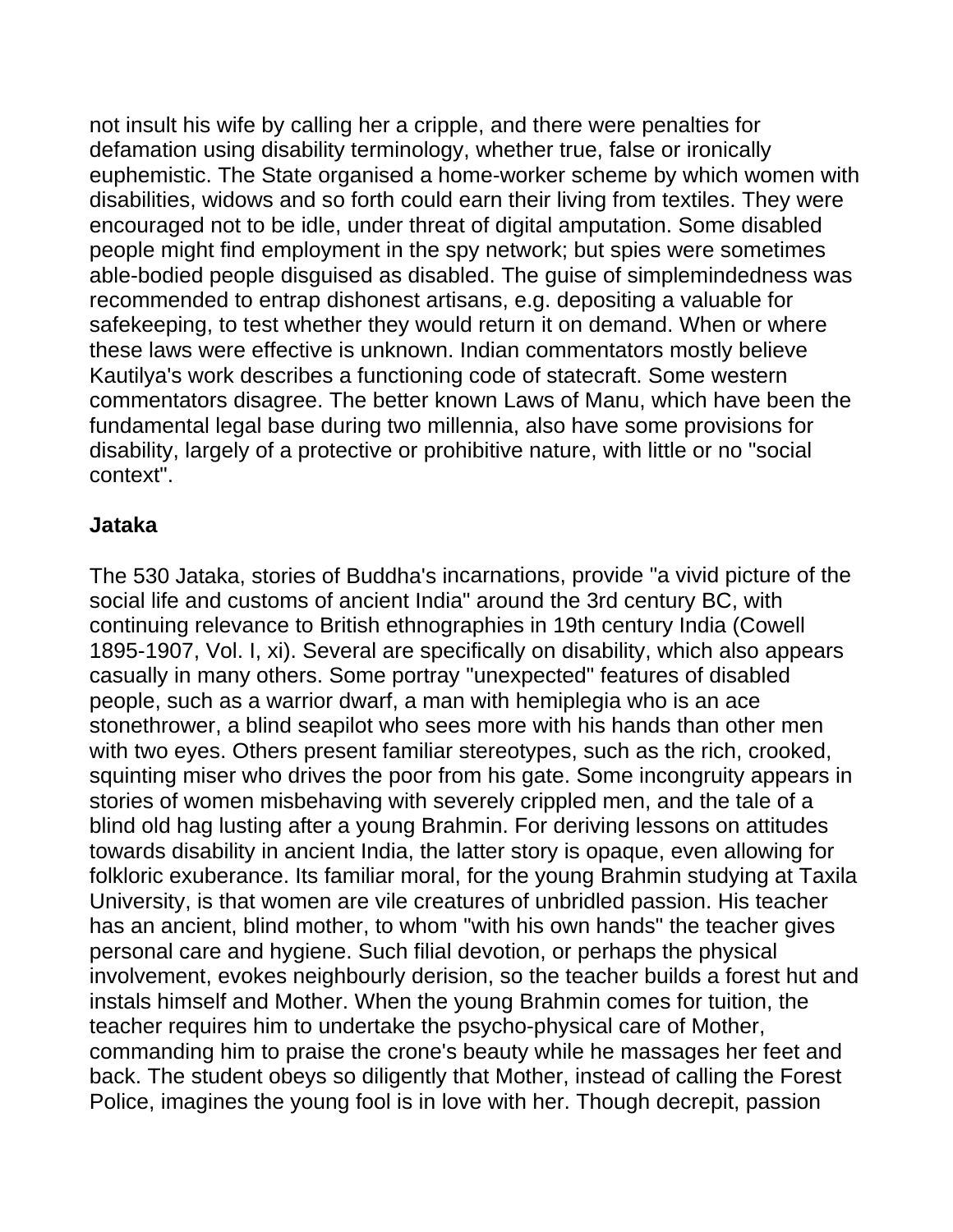kindles in her, to the point of plotting to axe her son. Ergo "women are depravity incarnate". The filial care initially seems laudable; yet to use Mother as a case study in the vileness of women must surely lose brownie points.

## **Tamil Sources**

Material noted above derives from North Indian Brahminical traditions, and gives a taste of the vast stores of disability reference in e.g. the epics, drama and puranic literature. An even briefer glance must be given to Tamil antiquity, represented by Shilappadikaram and Manimekhalaï, probably from the 2nd century CE (Daniélou 1993a, 1993b). Both reflect the reforming influences of Buddhism as well as Jaina practices. With erratic storylines, they combine poetry, religious mythology, popular songs, some celebration of women's power to change events and contribute to knowledge, even an "Intelligent Girl's Guide to Philosophy" (later dismissed by the intelligent girl as completely useless). Ironic or prurient commentary is offered on sexual decadence. In Manimekhalaï, the whorehouse madam is enraged when her granddaughter gets religion and disgraces the family profession by her social worker antics.

The atmosphere and approaches to disability differ from those of the Sanskrit material. While the usual humpbacked maids and attendant dwarfs appear, charitable institutions and hospices for poor and disabled persons are more prominent. The nature and period of such institutions is debatable. For example, Chandogya Up. [4.1.1] mentions a MacDonalds forerunner named Janasruti, "a pious dispenser, a liberal giver, a preparer of much food. He had rest-houses built everywhere with the thought, 'Everywhere people will be eating my food' " (Hume 1931, p. 215). More formal places of care for the hungry, ill or disabled may have existed earlier in Ceylon and southern India. Shilappadikaram mentions a spa at Puhar where disabled people could bathe and recover health and strength, apparently without benefit of the Aswins, who were usually invoked in North Indian healings.

By contrast with the medical/Aswin and charitable-ruler dominance, the merits of card-carrying social workers are now emphasized. Aputra, surviving neonatal abandonment and a Brahminic education, denounces the cruelty of some Brahmins who plan to sacrifice a cow. Expelled, he goes to Madura and begs from the rich, distributing the proceeds "to the poor, the blind, the deaf, the infirm, the orphans, and the sick, keeping for himself only the remains" (Daniélou 1993b, p. 55). One night Aputra faces an emergency and runs out of food. The goddess Saraswati gives him a magic bowl of plenty, from which he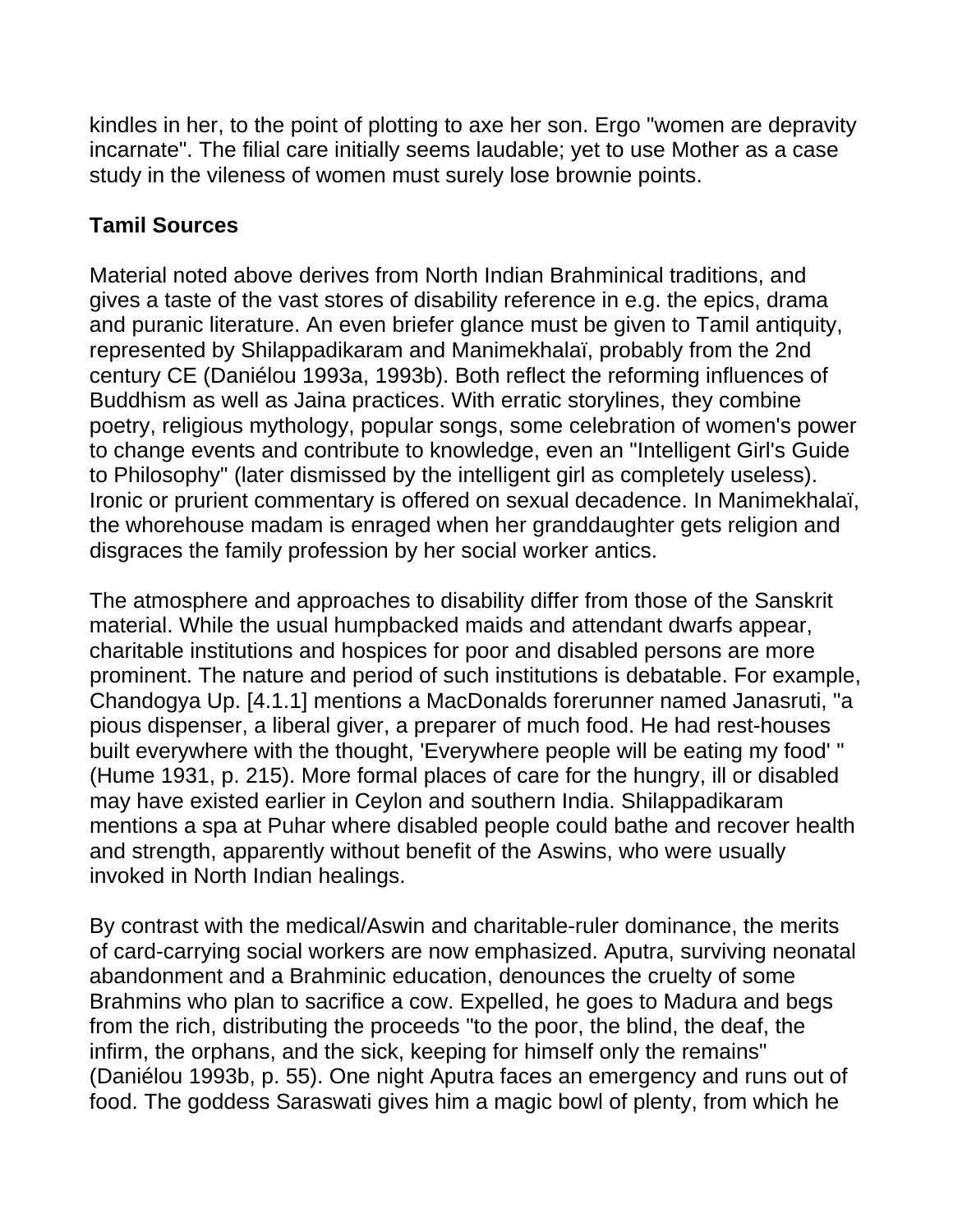feeds thousands. The story now takes an ironic turn. The gods are shaken by Aputra's display of virtue - they are ever vulnerable to ascetics who live on occasional gulps of air while standing on one leg for a few centuries in aid of holiness. Indra descends to sort out Aputra - who, as "a simple and innocent boy", roars with laughter and tells the god he needs nothing (ibid, p. 57). Indra then spoils the game by sending abundant rain, eliminating hunger. Instead of starving people, the squares are filled with idle layabouts. Even the villages have nobody in need. Aputra turns to Overseas Aid, but gets marooned on an island. Depressed at the loss of hungry people to feed, he decides "to give up life itself rather than stay alone and useless on this desert island with a miraculous bowl in his possession that no longer served anyone but himself" (ibid, p. 58). This makes a welcome change from the tedious monthly reports of hungry mouths filled. It also shifts Aputra offstage so that our heroine Manimekhalaï can strut her stuff. She duly receives the bowl, after venerating the Buddha and on condition that her charitable motives be sincere. An early Princess Di model, Manimekhalaï experiences the joys of anatomically correct public service:

Around Manimekhalaï, beautiful as a doll, her pubis resembling a cobra's hood, there soon gathered the blind, the deaf, the crippled, the orphans, the idiots, the ascetics who performed severe practices, all those that were hungry, the poor dressed in rags, and hundreds of thousands of other living beings, who crowded together to approach her (ibid, p. 149).

### **EARLIER THAN THOU**

This material is a tiny fragment of available South Asian historical disabilityrelated material, selected here because it derives from classical literature highly regarded by Indians, illustrating some modern-sounding issues. A few thoughts arise:

- 1. At least 3,500 years of substantial South Asian experience and evidence exists, in which varied responses to disability and people with disabilities appear. Some South Asians will prefer to recover their own cultural heritage on disability, rather than taking lessons from large-footed, beefeating foreigners who know nothing of it, from countries with much briefer cultural attainments (including the perfection of weapons of mass destruction and disablement).
- 2. Some ancient material concerning disabilities is well known, involving for example characters such as blind King Dhritarashtra and his blindfolded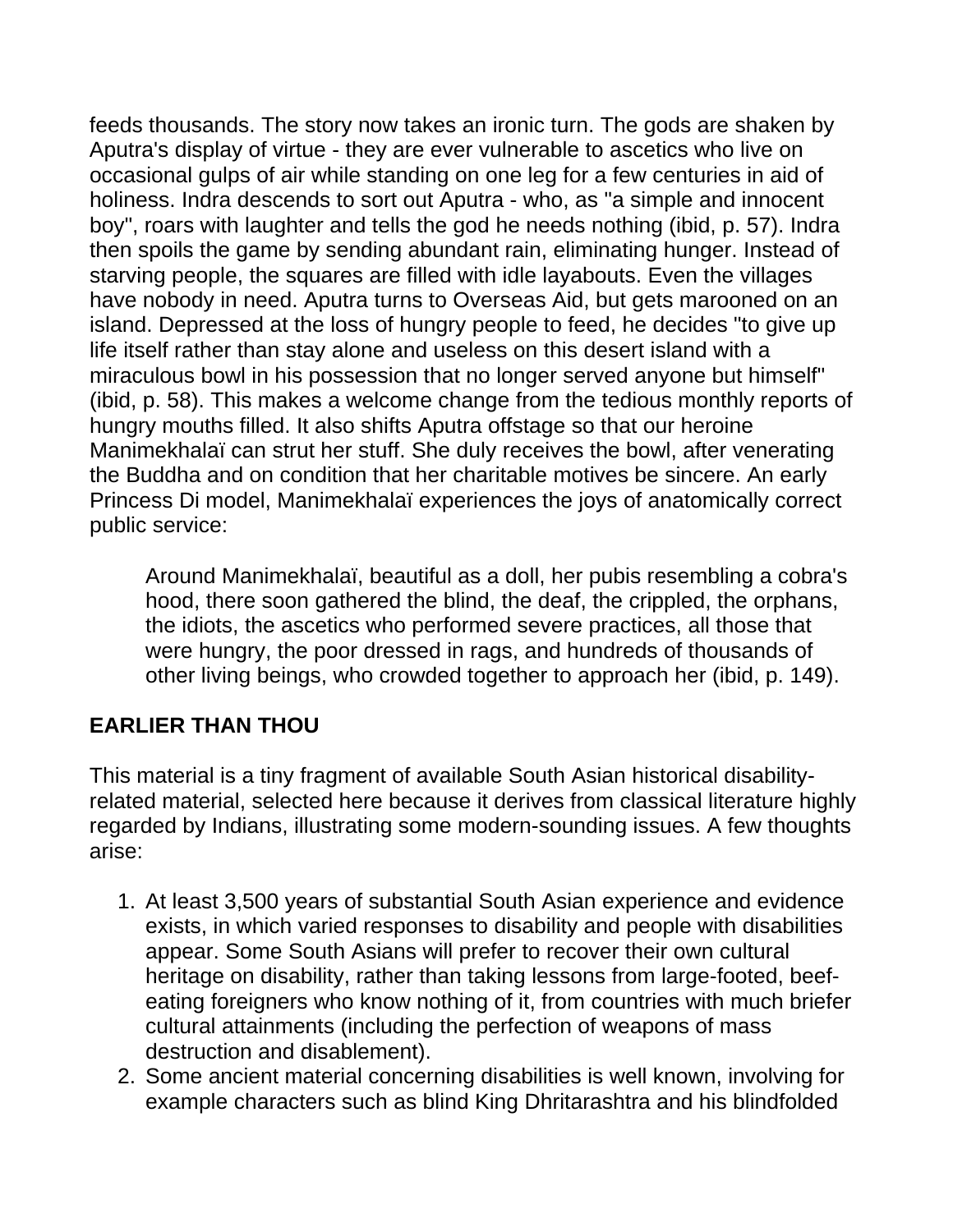wife Gandhari, Ashtavakra the brainy supercrip and Hanuman the divine but crack-jawed monkey, cunning and vengeful Manthara, even Shiva the (occasional) Simpleton; while vastly more characters and episodes, such as Khujjutara the humpbacked female thief turned religious teacher, are known mainly to scholars.

- 3. Details in key episodes such as the intervention of humpbacked Manthara on which the Ramayana story turns, lend themselves to discussion of many aspects of disability, e.g. the portrayals linking disability with guile or evil, the "wisdom" in Manthara's hump, the abuse of disabled servants and the sexual use/abuse of disabled women. Differences between the multiplicity of Ramayana versions suggest that editors have recognised the nuances and sensitivity of some disability issues. Complaints by blind Dhritarashtra about his son's dismissive attitude towards him, and the portrayal of blindness in Mahabharata, precede a considerable blindness literature, down to the Bengali ballads rescued from oblivion some 80 years ago (Miles 1997b, Sen 1926-32).
- 4. Literary, social and religious evidence sampled above is paralleled by constructions of disability in the development of South Asian medical, psychological and legal literature. Studies of these fields are more a scholarly than a popular pursuit, yet the results greatly extend the understanding of how some Asian societies have responded to disability down the centuries. Some, perhaps many, of those responses would now be unacceptable to Asians and Europeans alike; yet the study of such material, and discussion of the moral and ethical issues, is likely to be far more illuminating to Asians, as they readily grasp the cultural subtleties and nuances.
- 5. The Indian material noted above is of course less directly relevant to disability policy and planning in Pakistan and Bangladesh, for which the disability roots in Islamic history need greater attention. Yet despite "official" neglect of the Hindu heritage, these countries with largely Muslim populations have been deeply affected by the Hindu, Jain and Buddhist presence. Even more have they been affected by the cultural inferiority complex still deeply ingrained, according to long-running studies by Garg & Parikh (1995), among the sort of modern, educated urban Asians who should be the first to shake it off. Each of these strands requires book length treatment; here, only a few of the oldest components have been sketched.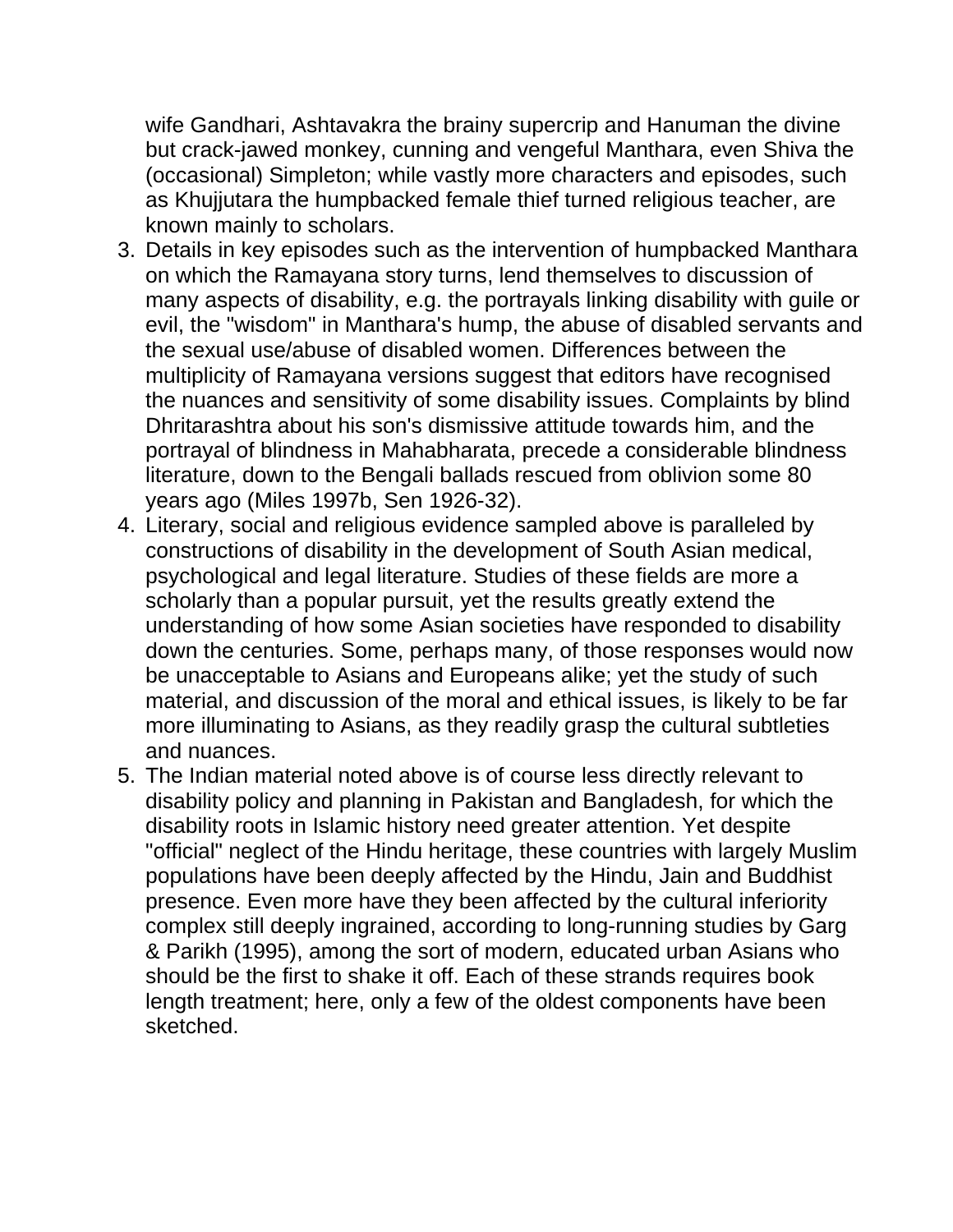# **A GLANCE AT FORMAL SERVICE DEVELOPMENT**

Social responses to disabled people, by way of formal services, date from antiquity as noted above.

### **Charity and "Welfare"**

The basic format of healthy people setting up kitchens for feeding hungry crowds, and rulers providing shelter or hospices for severely disabled or chronically sick people, can sporadically be documented, but not quantified, at intervals from 500 BC to the present. The early jurist Brihaspati [XVII: 10-12, 22- 23] mentioned what may have been a village cooperative, the surplus from which

shall be bestowed on the idiotic, the aged, the blind, to women or children, to afflicted or diseased persons, to persons having issue, or the like (worthy persons) (Jolly 1889, p. 349).

This glimpse, plus oddments in the Jataka, suffice for politicians to conjure the ghost of a blissful, self-sufficient, village "welfare state" in which every need was met with benevolence, before the brutal British destroyed it - or perhaps it was the brutal Persians or Moghals, since visitors to India from the thirteenth to the eighteenth centuries fail to report widespread bliss. Perhaps it never existed for anyone to destroy. In the Report of the Indian Famine Commission (1880, I, p. 60) British officers indeed considered that

Native society in India is justly famous for its charity. It is owing to the profound sense which is felt by all classes of the religious duty of succouring, according to their means, the indigent and helpless who have claims on them as members of the family, the caste, or the town or village, that in ordinary times no State measures of relief are needed.

Yet the result merely "sustained existence" in armies of paupers, many of them disabled, who would die a little later in famines or epidemics. Their condition and prospects were not improved by indiscriminate personal charity. How far there was improvement when urban Indians began to participate in organised British charities is debatable (Sanyal 1977); as also its converse, e.g. the fluctuating participation of the British in administering Muslim charitable trusts (Rashid 1978, pp. 11-36). Neither can be pursued here.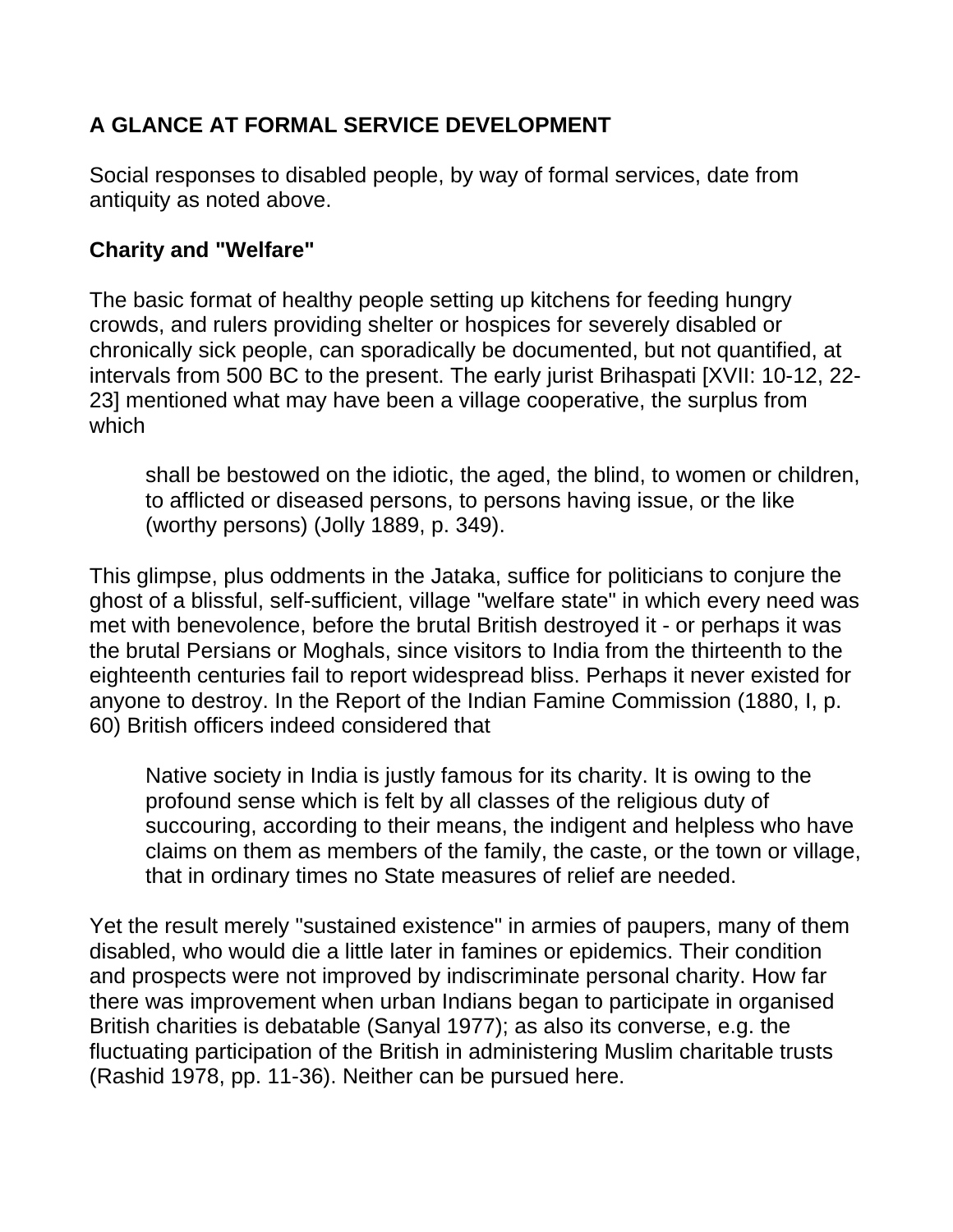Early records of organised European charitable work in India run from Portuguese hospitals and orphanages in the 16th century (Meersman 1971) including an institution for needy and deaf people as early as 1589 (Gracias 1994, p. 137 and personal communication), via an occupational disability compensation scheme at Madras in 1764 (Penny 1904, pp. 385-89), to a lengthy "refutation of the charge of indifference to the interests of the Natives" by senior administrator Charles Lushington (1824, p. 6) detailing benevolent institutions initiated by the British. Of immediate interest, however, is the introduction of new policy, method and technique, which would begin to differentiate professional-developmental-progressive models from the mere charitable maintenance of disabled paupers.

### **Mission and education**

The Rev. Andrew Bell believed strongly in method, technique and achievement, while running the Military Male Asylum school at Madras, 1789-97. Bell increasingly used older children to teach and monitor the younger. This saved staff salaries, the boys achieved far more, and discipline problems became rare. Asylum regulation No. 23 stated that

any boy lame, or deformed, or whose faculties may be deemed unequal to the elements of letters, shall be admitted, or rejected, at the discretion of the Select Committee, who will be guided in their decision principally by considering the probability of his becoming a permanent burden on the funds, or of his being able at, or before, the age of fourteen, to earn his own subsistence, agreeably to the plan of this institution (Bell 1807, p. 114).

Bell recalled the case of a "stupid, sluggish, and pusillanimous" boy who somehow had gained admittance. His schoolmates "made a mocking-stock of him, and treated him with every insult and indignity...it appeared to me that ere long he would be rooted and confirmed in perfect idiotism, of which he already had the appearance" (ibid, p. 74). Bell admonished the boys, telling them that they could either drive the victim to complete idiocy or help him forward to achieve whatever he was capable of. He challenged them to do the latter, and made it clear that he was watching events closely. He placed the weak boy under the tutorship of a steady lad; and after some time saw

the boy's countenance more erect and brighter; his spirit, which had been completely broken, revived; and his mind, which had sunk into lethargy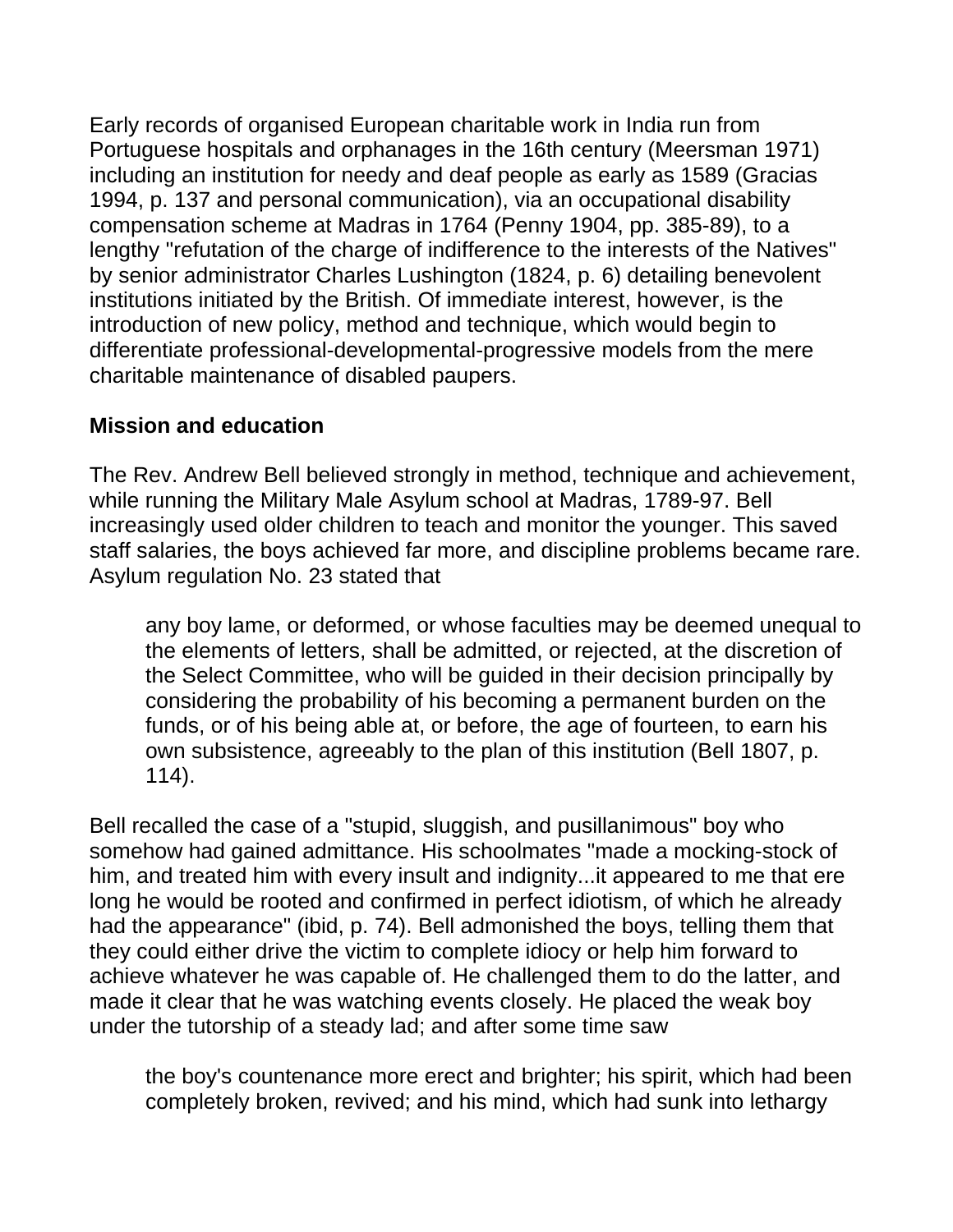and stupidity, reanimated. Henceforth his progress, though slow, was uniform and sure (ibid, p. 75).

This minor pedagogical incident at Madras occurred shortly before Victor, the "wild boy of Aveyron", attracted notice in France and Jean Itard attempted his education (Lane 1979). Bell's slow learner seems familiar enough as a type well below average in ability, further hindered by emotional disarray and liable through ill-treatment to become fixed in "idiocy". He was rescued by changing his schoolmates' behaviour and giving steady encouragement and a supportive environment, within an achievement-oriented school. Victor's situation, by contrast, was and is extremely rare, and thus a less appropriate experimental ground for developing educational methods with severely disabled children. Itard is Eurocentrically considered the "father of special education for the mentally and physically handicapped" (ibid, p. 285); yet the commonsense approach of Bell, and doubtless of many earlier educationists, may have had far broader application and might have avoided some of the labelling and segregation of children less abnormal than Victor. India indeed had "jungle children", one of whom was closely observed at the Dacca Asylum in the 1840s by Medical Superintendent Green (1856-57, p. 408). Yet there have been thousands of children at the level Bell described, for each "Victor".

Bell's recollected incident, and the beginning of formal technique in teaching blind children in India, both occurred in military orphan asylums. Parents themselves were probably less urgent at this period in putting their disabled child to school. Asylum superintendents, however, had disabled orphans on their hands and meant them to become self-supporting, rather than a "permanent burden on the funds". In 1838 or 1839 the Calcutta Military Orphan Institution asked the London Society for Teaching the Blind to Read to send Lucas's embossed material for its blind orphans. Later it stated that their "joy and satisfaction were great" (Annual Report of the London Society for Teaching the Blind to Read 1839, p. 11; 1841, p. 11). By then, William Cruickshank, a blind former pupil of the Madras Military asylum, was flourishing as a teacher in ordinary schools. In 1841 he returned to his old school as headmaster ("T." 1879). From the 1840s, the use of special techniques increased, with Moon script eclipsing Lucas in the 1850s. During the 1860s, Jane Leupolt at Benares energetically organised education for blind children, special training for Indian teachers, and local printing of embossed materials (Leupolt 1884, pp. 243-47; Miles 1997c).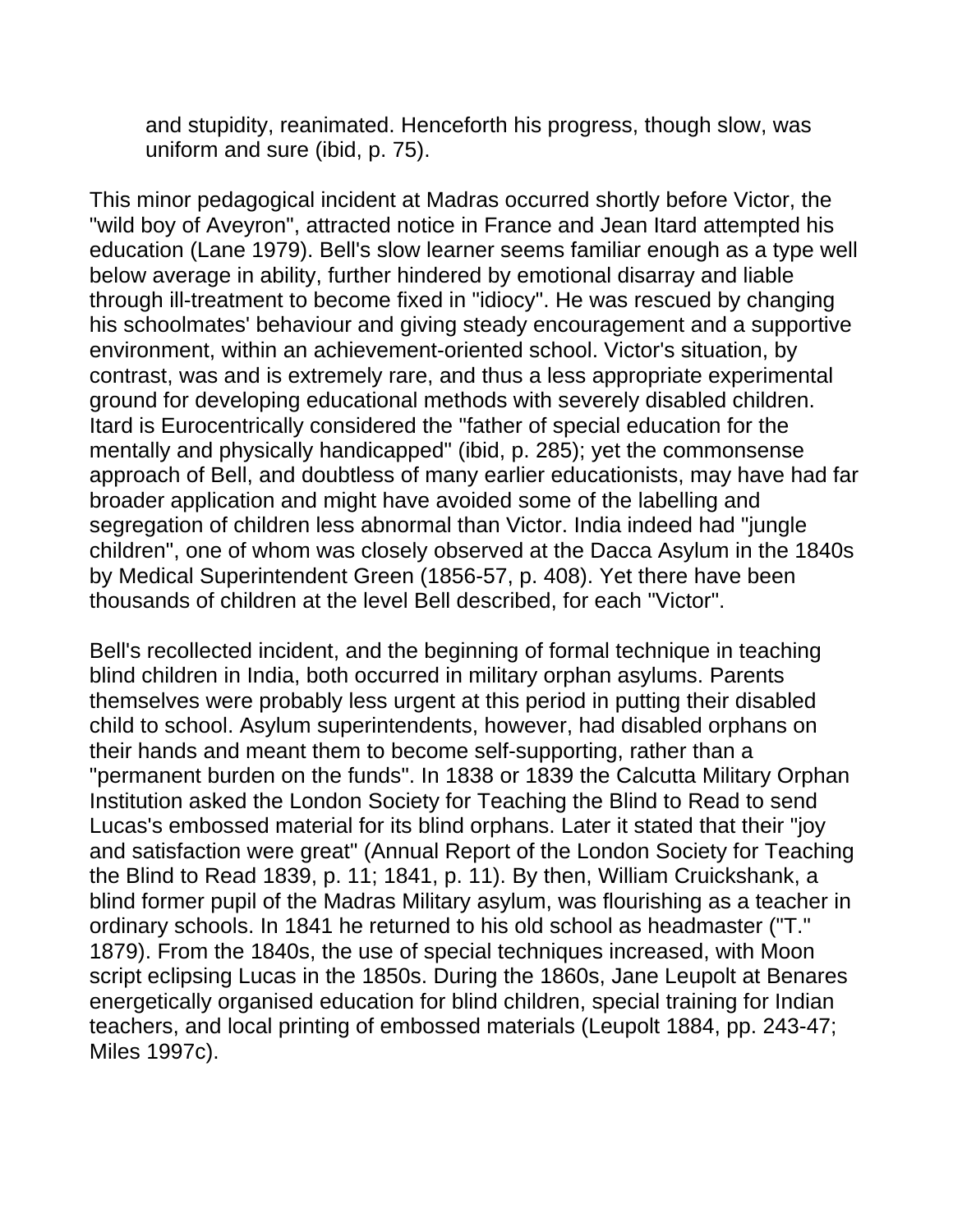#### **Partial Histories and Interpretations**

Work with disabled children from the 1790s to 1870s has disappeared from current Indian educational historiography. The relevant documentation has been inaccessible within India, but is now becoming available from British sources (Miles 1997c, 1998c). It is important that Indians should investigate their own sources, to reach informed judgements and "own" their own histories. For example, hypotheses have been floated suggesting that European special education was developed to "control" awkward elements among the masses, and disability was "created" by European industrialisation, i.e. as people with impairments who earlier found a niche in rural labour failed to meet the demands of urban factories. These ideologically-driven propositions have little enough historical credibility in Europe (see critiques by Oliver 1986, and Cole 1989); yet South Asians should take the opportunity to test them using their own evidence, rather than relying on arguments from remote cultures.

Indian textbooks and educational histories uniformly and mistakenly suggest that special education in India began with the creation of schools for deaf children at Bombay c.1884 and for blind people at Amritsar c.1886. These beginnings were long considered a "creditable" missionary activity. The substantial roles of Indians in the achievements, acknowledged at the time, were later forgotten. Western notions of school integration from the 1970s and 1980s, and the buzzword "inclusion" in the 1990s, begin to suggest that the origins in India of what are now construed as damaging, "segregated institutions" can conveniently be blamed on wrong-headed foreigners, cruelly exercising professional "control" over disabled children, as part of the imperial discourse of racist superiority (etc., etc.); and if any Indians were involved, they must have been coerced. British educationists in early 19th century India keenly promoted a spirit of competitiveness or "emulation" (a key word) among schoolboys, which they found lacking in native schools. Such a spirit would sit uneasily with "inclusive" ideologies - yet matches the ambitions of the modern South Asian middle classes. Modern Indians, whether disabled or with professional or parental interest, need to be able to see through the ideological posturing, to decide what credible historical grounds there are for supporting one or other form of service provision.

It is normal enough for one social group to accumulate knowledge then use it to control and exploit a weaker group. There are plenty of examples in Asian and European history - but such examples do not prove that a particular type of disability service actually was developed with such motives. It is more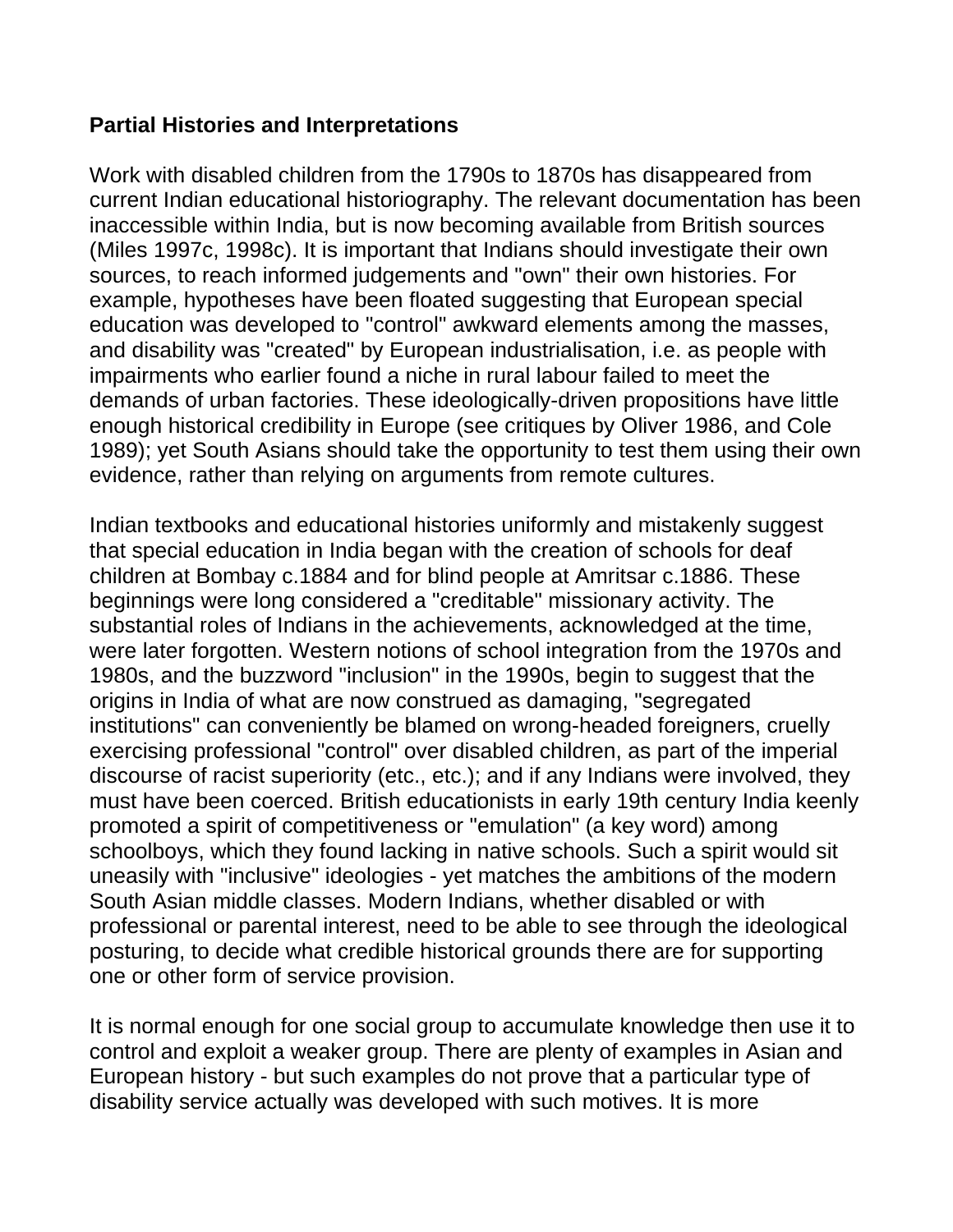interesting to argue from verifiable data. For example, there is evidence that Moon script could be learnt by blind people more easily than Braille, but was costlier to print. These two systems competed over several decades in India. Braille really needed a skilled teacher, whereas Moon could be learnt quickly by blind or sighted people, who could easily pass on the skill. The determining factor seems to have been the cost and availability of materials - since reading skills were useless without materials to read. By 1900, the cheaper Braille was ousting Moon; but this meant that specialist teachers were required. Efforts to teach deaf Indian children saw a similar struggle. Some deaf children were casually integrated in early missionary schools, where informal signing systems developed (e.g. Chapman 1839, p. 91). Later, oral methods were imported from Europe by Mr Walsh at Bombay (Editorial 1887). Education of deaf children then required a specialist teacher, and thus became expensive and less accessible. The results of these struggles were by no means inevitable, and the details have yet to be fully examined in the historical Indian situation. However, it was predictable that any trend favouring specialist teachers, who obviously were very scarce, would result in such people working in specialised schools where their skills would reach far more disabled children, rather than in ordinary "integrated" classrooms where their expertise would be required by very few. Many children with lesser impairments continued in ordinary schools, as they do today, with teachers either ignoring any special needs, or using commonsense methods as did Bell in the 1790s.

### **MODERN IDEOLOGICAL CRUSADES**

Mention was made earlier of "wondrous schemes" foisted on the third world disability field by western and global agencies. The 1970s saw trends of "deinstitutionalisation" and "normalisation", the 1980s saw a strong drive on school "integration" and the hyping of the W H O model of Community-Based Rehabilitation. In the 1990s disability has become a "rights issue" following a "social model", with "inclusion" as the new version of school integration with gofaster stripes (or with a total reconceptualisation of what education is about - the viewpoint perhaps dependent on the square of the distance between the proponent and the classroom). Behind each trend and buzz-word there are innovative ideas and practices, having some merits within their original contexts, and perhaps other merits as they have outgrown their origins. Developing countries are entitled to know what is going on around the world, and could not in any case be prevented from hearing about these ideas. Yet what has repeatedly taken place has been not merely the communication of balanced information, but the "foisting of wondrous schemes", with a combination of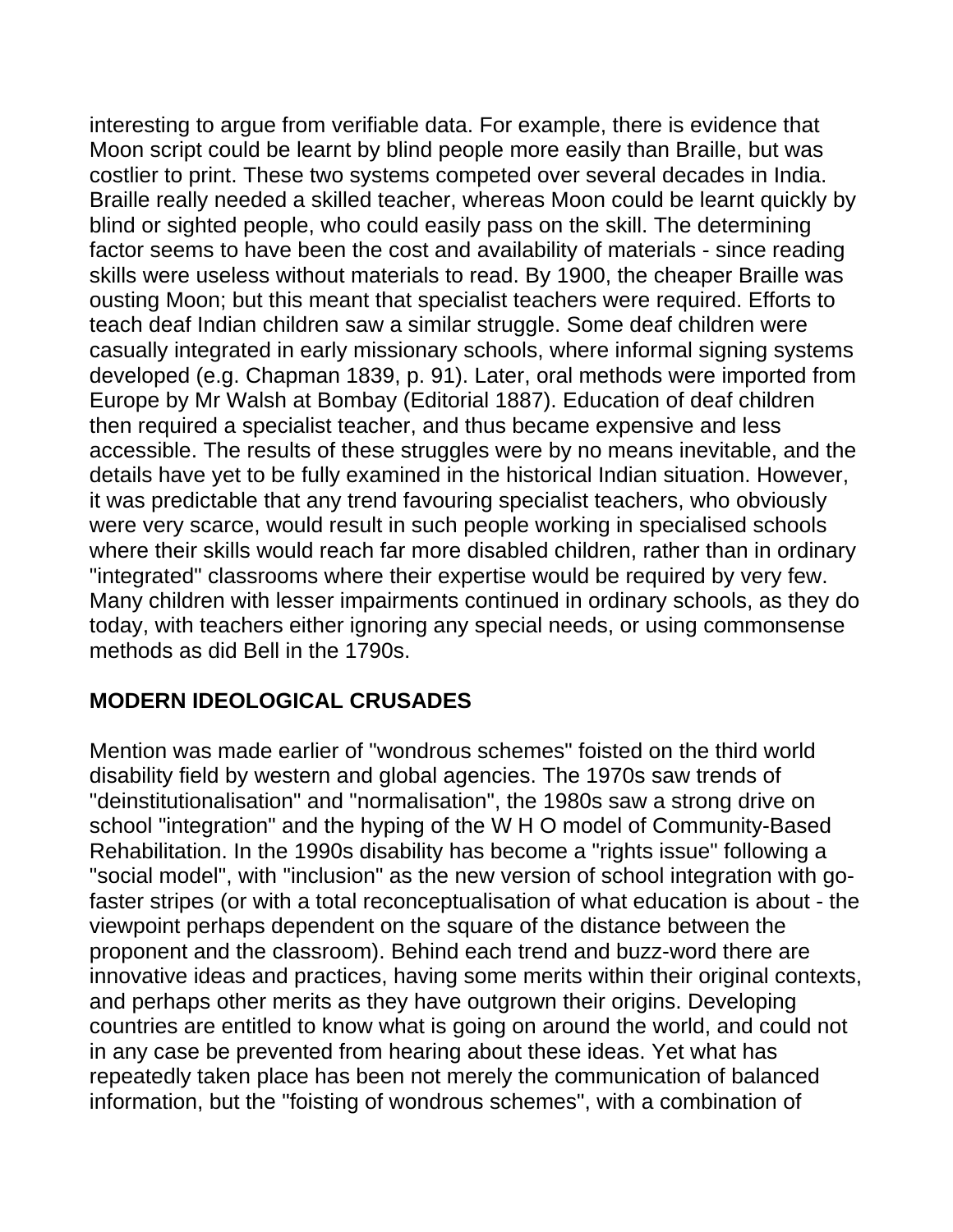ignorance, naïveté and dishonesty. There has been colossal ignorance and naïveté about the cultures, socio-economics and histories of the countries in which schemes have been pushed. Dishonesty appears where schemes are exported without reference to the context in which the ideas developed, and without the debates and challenges to which they continue to be subjected in their original context.

Adequate documentation of these charges would require book length. A few examples will set the scene, contrasted with some recent realism. Deinstitutionalisation and normalisation, "probably the most controversial and emotionally charged issues in the field of mental retardation" (Landesman & Butterfield 1987), together with "independent living", involve assumptions about concepts of personhood, individuality, relationships, families, the meanings and goals of life, the ethics of making choices for other people etc, all of which are open to debate within their native context. Yet the slogans, the advocacy, and the western textbooks which have passed their sell-by date and been dumped in third-world bookshops, repeatedly hit South Asia during the 1980s, without exposing the conceptual assumptions or disclosing the ongoing controversies from their places of origin. Such controversies are indeed discussed in some western journal papers (for example, from Rose-Ackerman 1982 and Baldwin 1985, through many authors to Simpson 1998); yet these have minimal circulation in the developing world.

On school "inclusion" of disabled children, Barton (1997) underlines the significance of context. He notes, in a British context, that

Everything currently seems to be against an inclusive outcome, including the increasing marketization of educational planning and provision, the intensification of competitiveness and the increase in selection, both in terms of access and experience within schools, and a set of values which celebrate individualism thereby making the possibilities of cooperation, collaboration and difference, at an institutional and individual level, less desirable or possible.

Such realism may cause advocates of "inclusion" to seek a more welcoming context - even to the point of asking rather hopefully, "can poverty facilitate inclusion?" (Stubbs 1997). By contrast, an internal review of BRAC's much praised "alternative" schools in Bangladesh suggests that Barton's cut-throat education jungle may flourish there too. BRAC schools are intended for primary school drop-outs or non-starters, using a child-centred curriculum taught by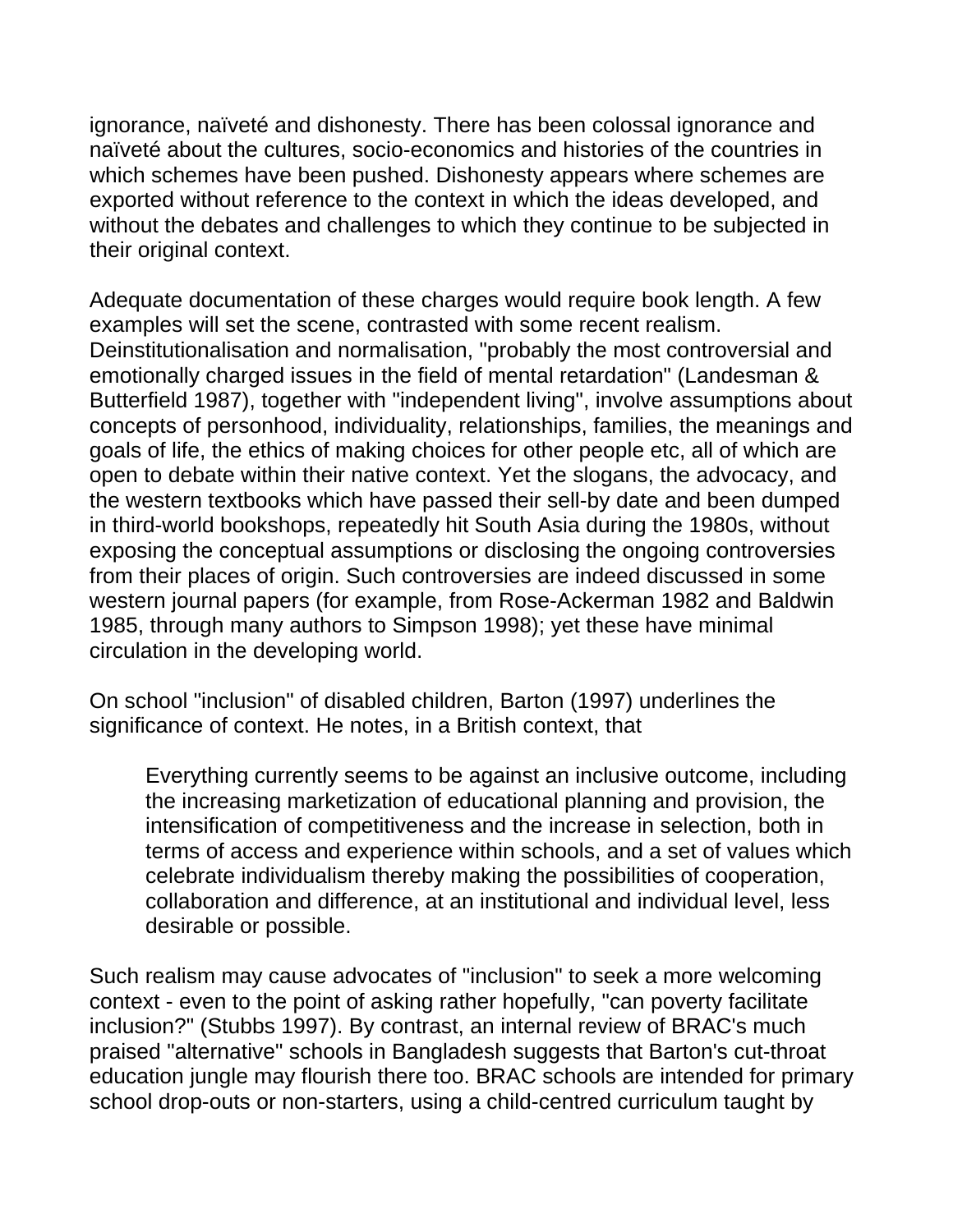literate but unqualified women. Evaluators found one teacher getting good results by first kicking out duller pupils, so as to keep up the achievement level incidentally subverting half the purpose of these "rescue" schools! (Khan & Khan 1993, p. 27). The role model here is the middle-class urban Asian child, goaded onward by ferociously ambitious parents (Blanchet 1996) from its entry as a toddler to "kindergarten" - another western import which, like the "Montessori", now reproduces across South Asia the stultifying, formal knowledge factories against which Froebel battled in 19th century Europe and Maria Montessori fought worldwide for half the 20th century.

Another educational consultant to developing countries is unusually frank about the outcomes of "inclusion" back in the USA. After listing common elements identified in successful inclusion programs - none of which can by any stretch of the imagination be said to be common in Asian or African schools whether government or private - Butler (1997) notes that "The move towards full inclusion is not based on a body of solid educational evidence demonstrating clear merits over special classes." Both Barton (above) and Butler broadly favour the inclusion trend. Both are rare in presenting arguments for and against, rather than mere sales pitch. Stone (1997) is also refreshingly honest about the process of adjusting from theoretical emancipatory research and a social model of disability, toward the realities of Chinese disability politics where people see things differently. For the latter, perhaps an entry-point might be the ancient writer Chuang-tse (or Zhuangzi) who sketched an early "social model" of disability. Chuang-tse first pictures water "finding its own level", taking the shape or filling the contours of whatever land or vessel it meets. He seems to suggest that a powerful spirit may similarly assume a deformed human shape the deformities arising from the misshapen and defective society in which the powerful spirit has taken birth (Graham 1981, pp. 80-81). Indian literature of antiquity provides a different "environmental model", in which the rottenness of society results in an increase in serious congenital impairments. If ideas from Chinese disability histories are added to those of India, it is doubtful whether modern European disability activists have any new theory to teach Asians.

The illusion of a seamless transfer of ideas between Eastern and Western (or Northern/Southern) minds without the pain and pleasure of studying cultural and conceptual history, is sustained by the willingness of educated Easterners/Southerners to use English and to keep quiet when they do not understand or do not wish to contradict. The "social magnetism" factor operates powerfully. Educated, urban Europeans visiting or working in developing countries usually have educated, urban counterparts who speak a European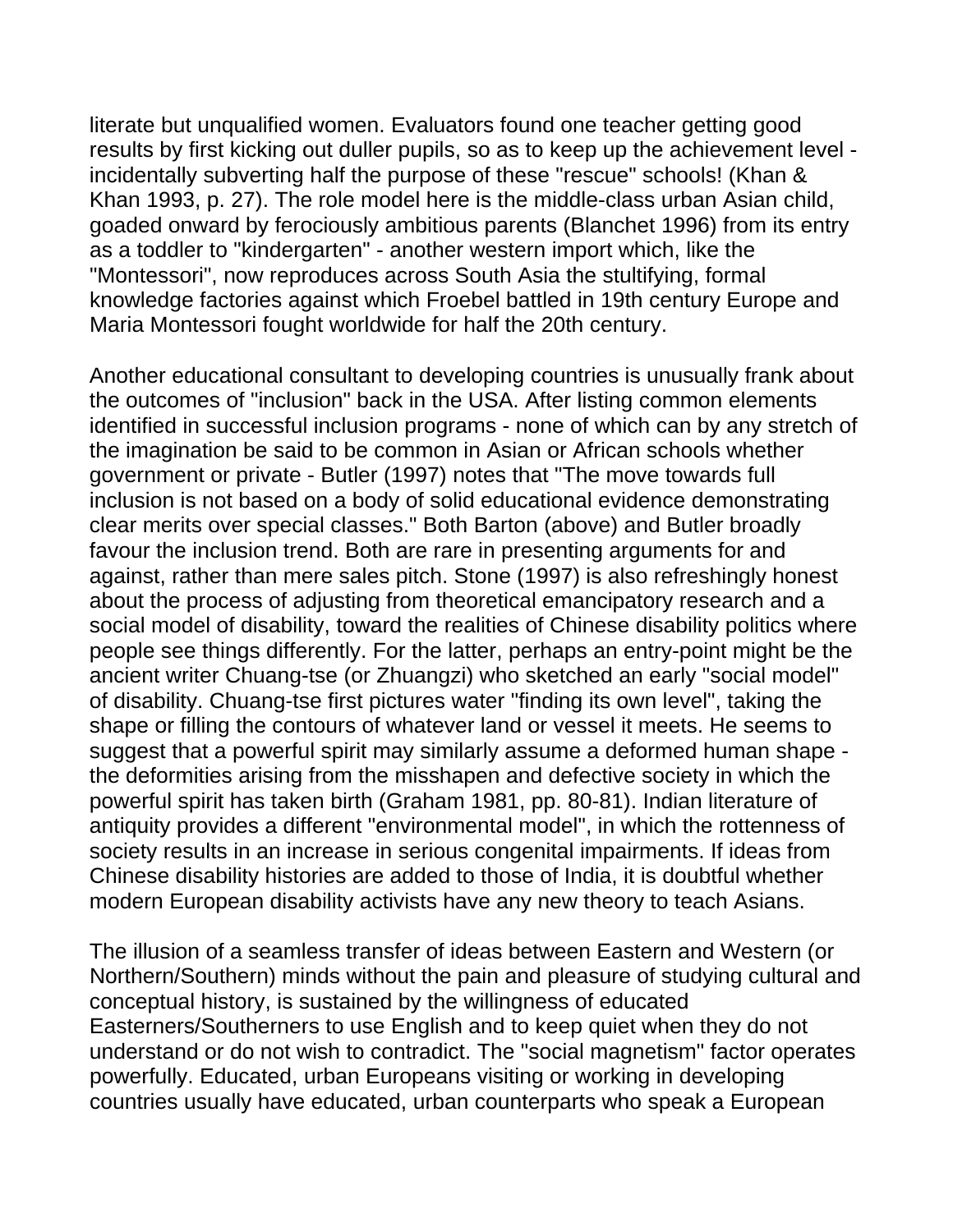language and have made some progress in government or NGOs; who are often also embarrassed by their country's economic weaknesses, and may be resolutely ignorant about rural lives, cultures and talents. This is especially so for urban disabled counterparts, who have usually lacked the mobility or communication ability to learn much about their own rural population. During visits, and in the first years of expatriate work, Europeans inevitably look for things they feel they can understand, rather than pursuing the incomprehensible. Their hosts are strongly motivated to continue offering whatever the visitor responds well to, rather than insisting on what is different and difficult. This sort of well-meant and highly understandable folie à deux establishes and reinforces a series of largely false ideas in the minds of visitors and short-term workers, unless they determinedly seek a much broader crosssection of viewpoints and contrary evidence.

### **RECOVERING DISABILITY HISTORIES, CONFIDENCE AND SKILLS**

Is it not merely European paternalism to suggest that Asian planners, professionals and disabled people need help to construct their "own" disability histories, or to have solid home ground on which to stand? I doubt it - but if I were to meet as many as three planners in Islamabad, Delhi and Dhaka who knew their national disability histories and were confident of achieving a viable blend of old and new, I would be content. It took years before I realised that Asian disability histories are practically unknown, and that documents, time and resources for their construction are sparsely available. Any reasonably bright Asians could have pursued the studies leading to the publications listed here provided they had either independent means or a spouse able to earn their bread; and were willing to spend several years grubbing about in obscure corners of libraries in several countries; and realised that results in terms of changes in policy and planning might not appear during their own lifetime. Unfortunately, such conditions are unattractive. Until some groundwork is completed, bibliographies are available, and it has been shown that viable fields of study are waiting, one cannot expect much interest from funding agencies or researchers. Whether for private individual or senior government planner, the disability field is chronically short of all sorts of resources; and what there is has often been secured by particular groups, e.g. disabled urban male excombatants or pathetic-looking children requiring surgery. "Disability history studies" have hardly been a competitive proposition. They are not yet a "felt need", let alone a priority. Their absence is unlikely to be felt until western cultural imperialism and anglophone globalisation, which already cause some anger in Asian health and education fields, have aroused sufficient heat in the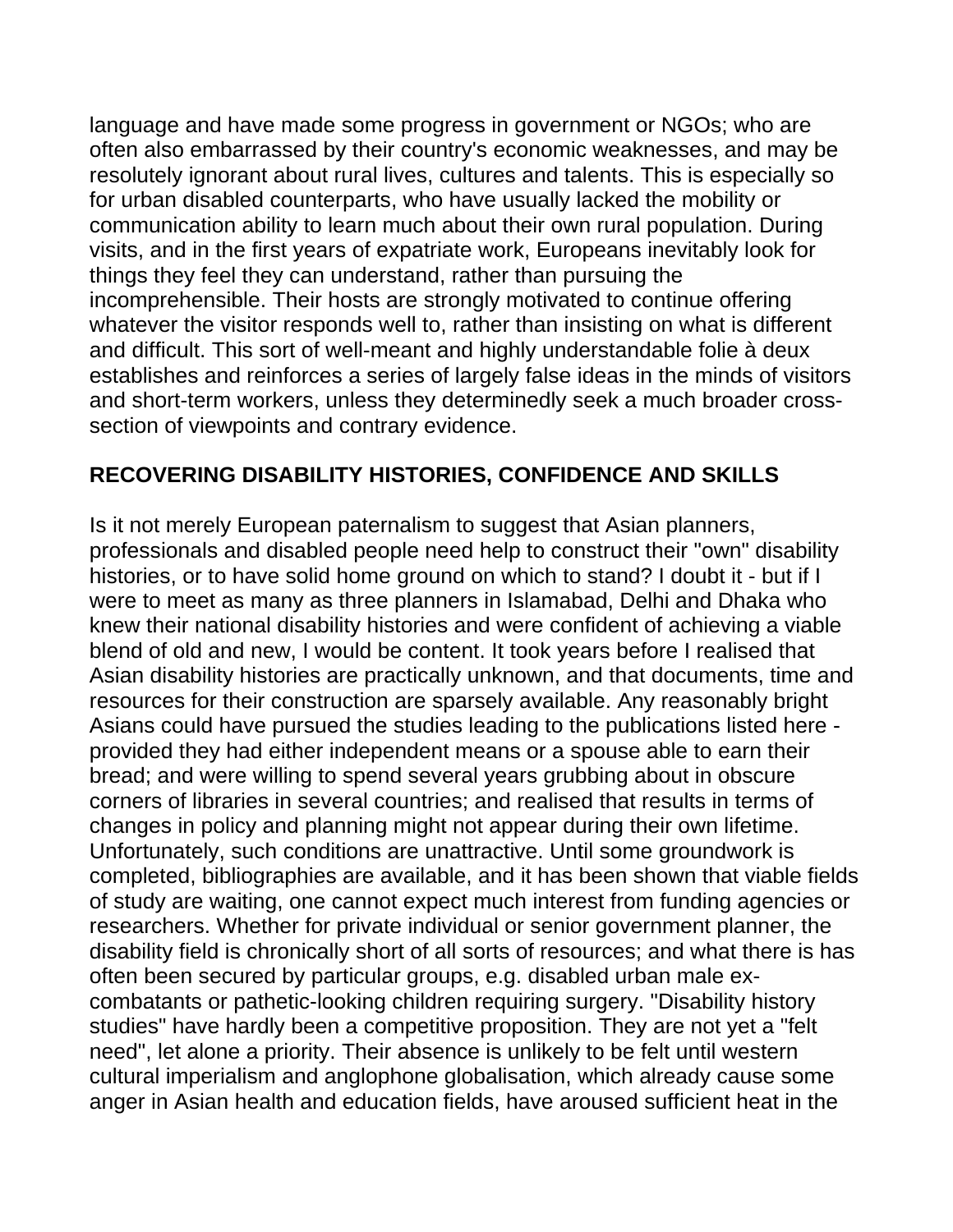disability field too; and until enough Asians have tasted the early fruits of their own disability histories and have decided that they are an indispensable component of future planning.

On the positive side, the point must and can be reached where educated Asians know that disability histories have been studied and written about and taught like the rest of their countries' histories. In some, this should generate the cultural confidence needed for an intelligent appraisal of the strengths and weaknesses of both indigenous and western approaches. The present generation, hearing with surprise that disability histories are being studied, may still lack confidence. The next generation, growing up aware that such studies exist, should be better placed to deal sensibly with westerners offering their latest goods. They should at least reach the level of confidence that educated Asians now have, after some 160 years of struggle, about Asian traditional medicine, e.g. that it works for some conditions that are not well addressed by western practices, and its "appropriate cultural packaging" lends a powerful psychosomatic advantage. There will be other outcomes that are hard to predict; but the studies must be done anyway, whether or not there are policy and planning outcomes to applaud. Disabled people in the 21st century will have a stake in knowledge about responses to disability in the past. They too will construct parts of their identities from a selection of historical material, and will find arguments from the past to further their aims.

A further important point is that this chapter enquires only about "formal" disability services. The informal services provided to disabled South Asians by at least 100 million mothers, aunts, sisters and daughters inevitably are based on the latter's local concepts and cultures, accumulated through centuries. This would seem to be another excellent target for studies. What do they do? With what thoughts in mind? How are their services received by disabled relatives? Amidst this colossal, historically unrecorded, unpaid, daily hands-on effort, what can be learnt, what skills or techniques exist? The answer is a deafening silence. Women's efforts are hardly taken seriously. The idea that national policy could be influenced by the humble services of 100 million female carers is a feeble joke. A bibliography of over 1,500 Indian articles on mental retardation barely mentions family resources (Venkatesan & Vepuri 1995). Conventionally, professionals have viewed families as ignorant obstacles, though perhaps such attitudes are weakening. Reporting a series of research studies on Indian families with disabled members, Peshawaria et al (1995) believe they have broken new ground - yet even they resolutely use American research references throughout, as though results from American families must be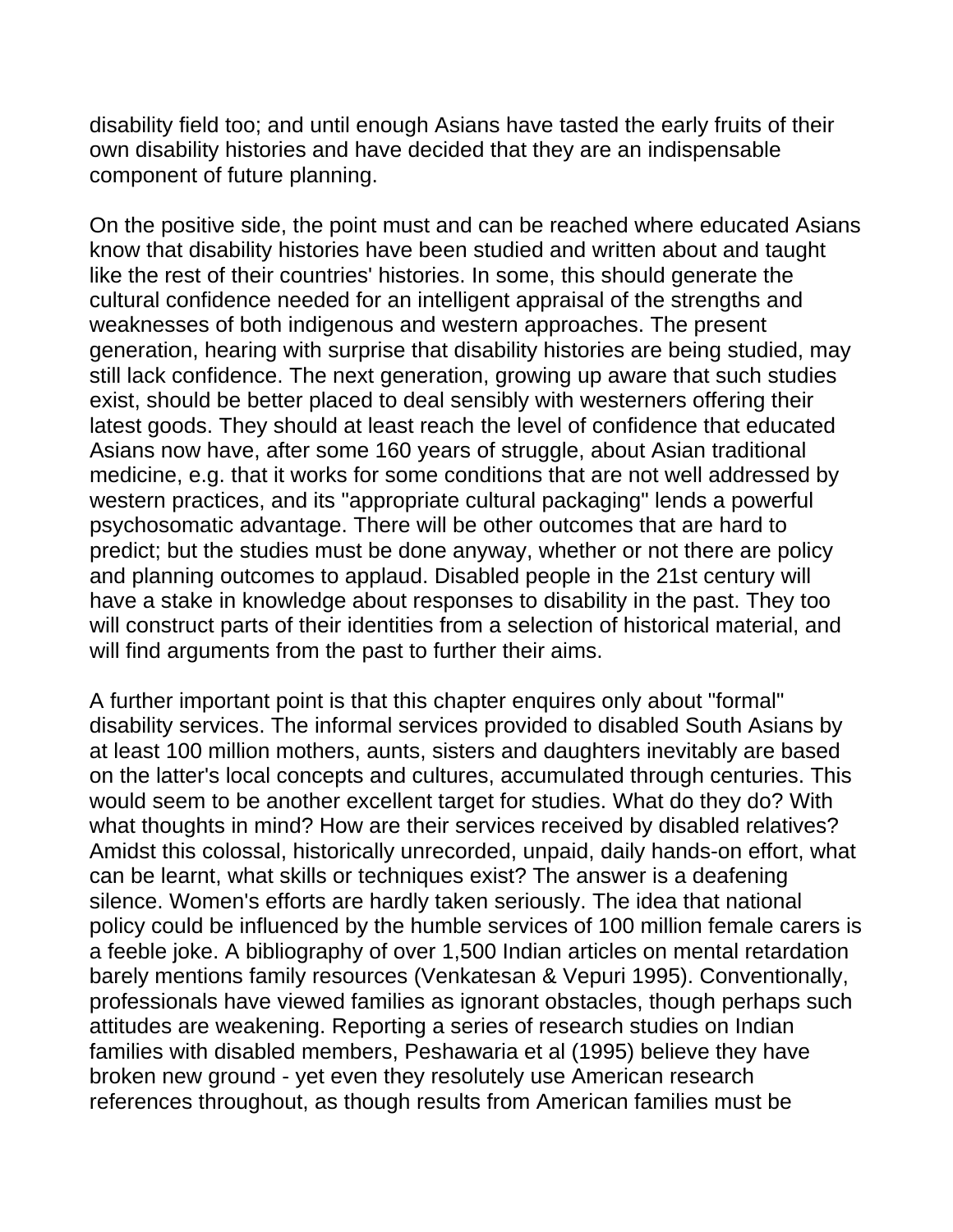normative for India! Culturally appropriate skills and experience lie all around, invisible, ignored.

# **CONCLUSION**

Can formal services be developed with South Asian historical and conceptual foundations? Both the practical experience and historical studies outlined above, together with the literature cited, affirm (as indeed is intuitively obvious) that services cannot adequately and appropriately be developed in South Asia without such foundations. To assimilate modern knowledge and skills that may be scarce in their countries, South Asians may indeed be trained abroad, or trained in their own countries by foreigners, or may train themselves using foreign information media - or may discover modern knowledge by their own research - but the problems arise when they in turn should train the next generation. Unless they have integrated the conceptually foreign material with their own practice, concepts and culture, they are likely to find great difficulty either passing on a coherent message to the next generation of trainee professionals, or acting as competent guides or partners with disabled people or parents of disabled children.

The present chapter has been an inadequate, lightning sketch of much too vast and complicated an area of disability histories and current practices - yet that is what faces South Asians and their foreign collaborators. Vast complexity and pitifully unequal resources are the working challenges that face people in many countries, who wish to plan and develop culturally and conceptually appropriate services, to diminish the disabling forces in society and environment, and to enhance the positive features. The proposed solution - much more serious effort and research towards constructing or recovering a relevant historical-cultural base - is no quick fix. It is more probably forty years' hard graft. In the zeitgeist of the late 1990s, to spend one's time planting saplings, the fruits of which might be enjoyed by distant people's grandchildren, is a form of madness. How much crazier then to meddle with the alien histories of the weak, despised and disabled, in the hope of influencing still unborn decision-makers who will occupy a world hardly imaginable? Yet the most irrational approach of all would be to blunder on, ignoring the lessons we may learn from the past.

### **REFERENCES**

AFZAL, M. (1992), "Disability prevalence and correlates in Pakistan: a demographic analysis", Pakistan Development Review 31, pp. 217-57.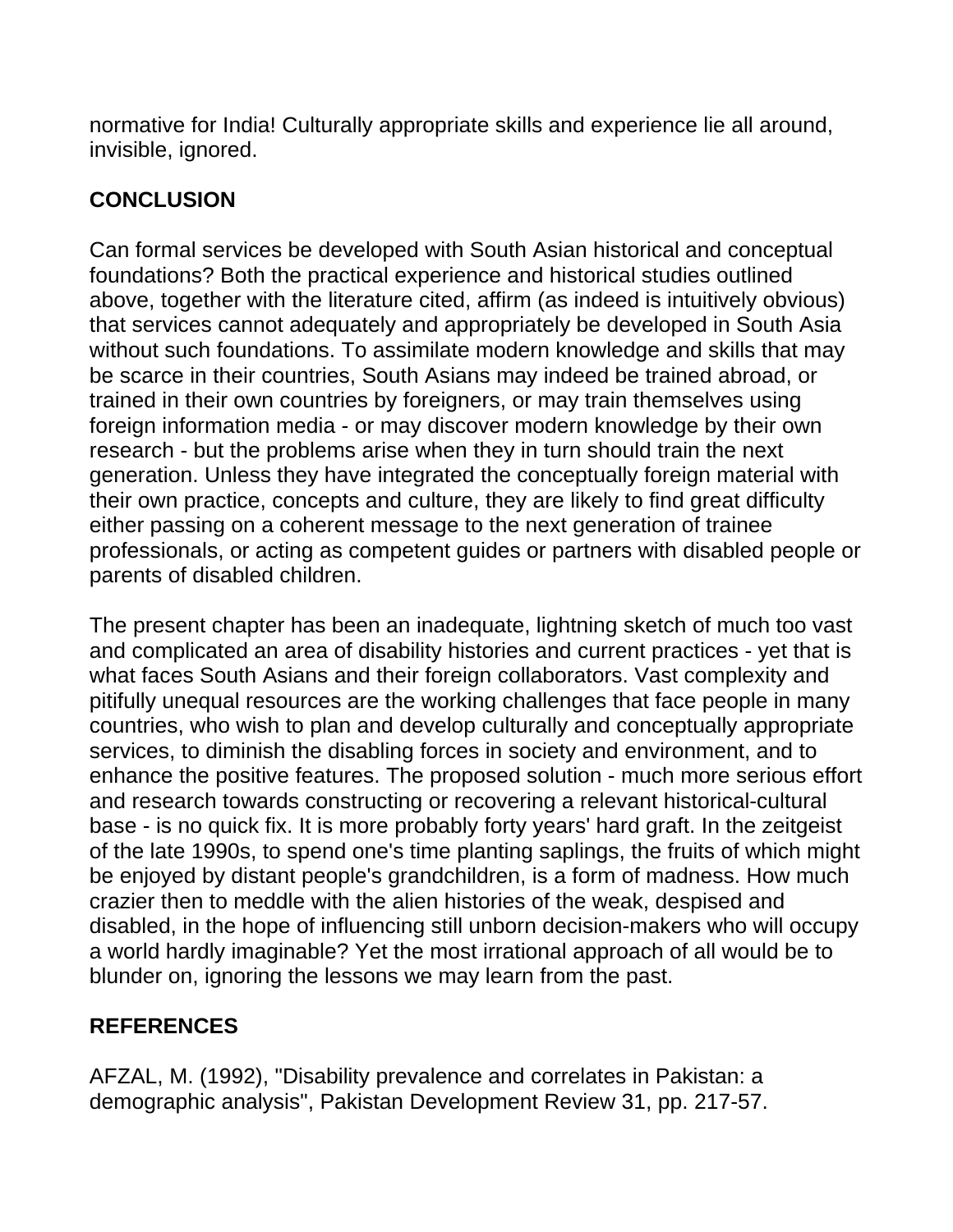Annual Report of the London Society for Teaching the Blind to Read, 1839, p. 11; 1841, p. 11. London.

BALDWIN, S. (1985), "Sheep in wolf's clothing: impact of normalisation teaching on human services and service providers", International Journal of Rehabilitation Research 8, pp. 131-42.

BARTON, L. (1997), "Inclusive education: romantic, subversive or realistic?", International Journal of Inclusive Education 1, pp. 231-242.

BELL, A. (1807), An Analysis of the Experiment in Education, made at Egmore, near Madras, etc., 3rd edition, London.

BLANCHET, T. (1996), Lost Innocence Stolen Childhoods, Dhaka: University Press.

BLOOMFIELD, M. (transl.) (1897), Hymns of the Atharva-Veda, Oxford. BURCK, D.J. (1989), Kuoma Rupandi (The Parts are Dry), Leiden: African Studies Centre.

BUTLER, C. (1997), "Review of integrated education for children with disabilities in the United States", Asia Pacific Disability Rehabilitation Journal 8, pp. 31-33. CHAPMAN, P. (1839), Hindoo Female Education, London: Seeley & Burnside.

COLE, T. (1989), Apart or A Part, Milton Keynes: Open University Press.

COWELL, E.B. (ed) (1895-1907), The Jàtaka, or Stories of the Buddha's former births (6 volumes, 1993 reprint), Delhi: Low Price Publications.

DANIÉLOU, A. (transl.) (1993a), Shilappadikaram (The Ankle Bracelet), New Delhi: Penguin.

DANIÉLOU, A. (transl.) (1993b), Manimekhalaï (The Dancer with the Magic Bowl), New Delhi: Penguin.

DOSSA, E.A. (1989), "Quality of life: individualism or holism. A critical review of the literature", International Journal of Rehabilitation Research 12, pp. 121-136. EDGERTON, R. (1970), "Mental retardation in non-Western societies: toward a cross-cultural perspective on incompetence", in Haywood, H.C. (ed), Social-Cultural Aspects of Mental Retardation, New York: Meredith Corp.

EDGERTON, R. (1984), "Anthropology and mental retardation: research approaches and opportunities", Culture, Medicine & Psychiatry 8, pp. 25-48. Editorial: School Items (1887), American Annals of the Deaf XXXII (2), p. 124. GARG, P.A. & PARIKH, I.J. (1995), Crossroads of Culture, New Delhi: Sage. GARTNER, A., LIPSKY, D.K., & TURNBULL, A.P. (1991), Supporting Families with a Child with a Disability. An International Outlook, Baltimore: Brookes. GRACIAS, F. da S. (1994), Health and Hygiene in Colonial Goa (1510-1961), New Delhi: Concept.

GRAHAM, A.C. (transl.) (1981), The Seven Inner Chapters, London: Allen & Unwin

GRANT, I.L.D. (ed) (1963), Handbook for Teachers and Parents of Blind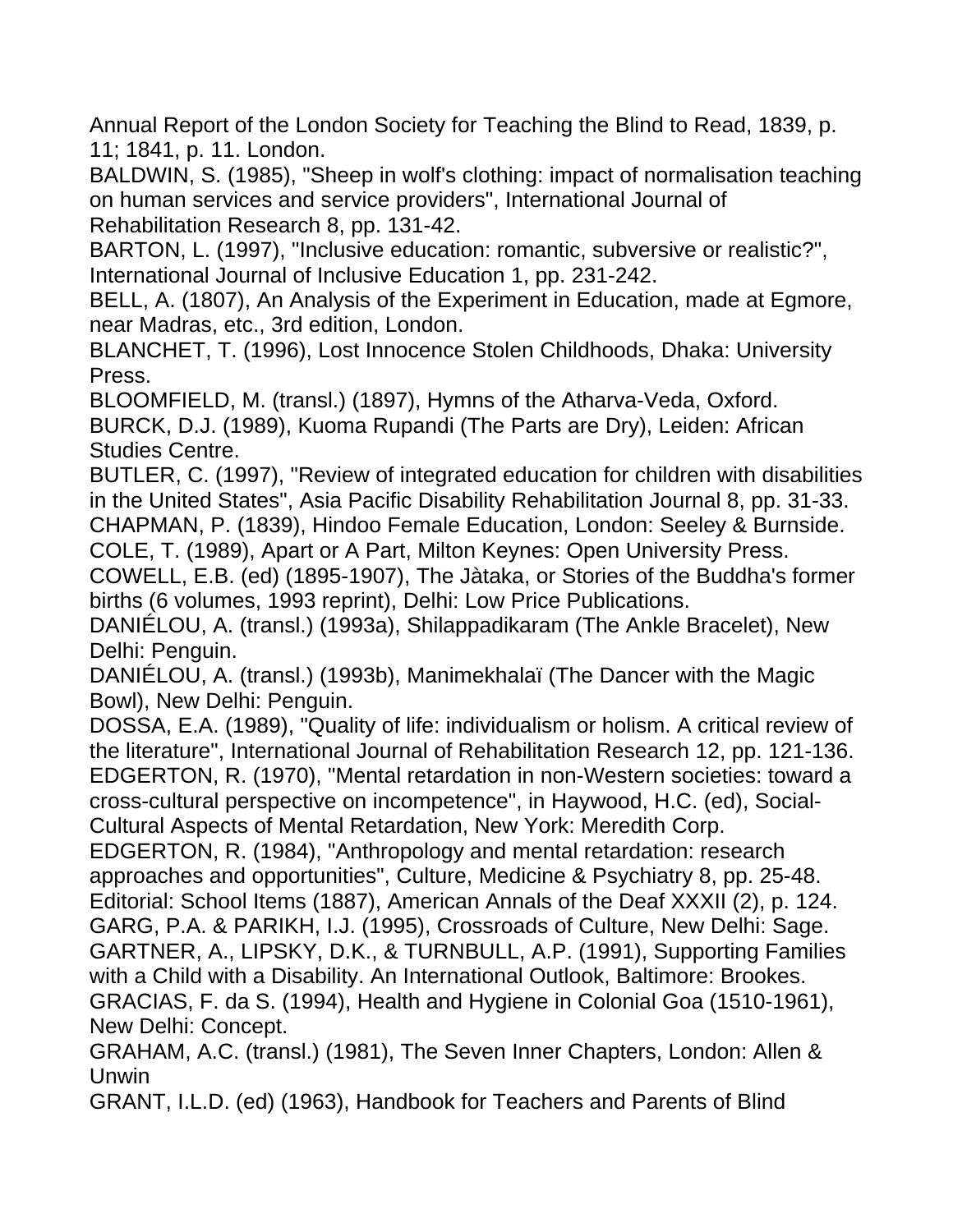Children in Pakistan, Lahore: Ilmi.

GREEN, W.A. (1856-57), "Contributions towards the pathology of insanity in India", Indian Annals of Medical Science 4, pp. 374-435.

GRIFFITH, R.T.H. (transl.) (1926), The Hymns of the Rigveda, 3rd edn., Banares: Lazarus.

GROCE, N.E. (1985), Everyone Here Spoke Sign Language, Cambridge, Mass.: Harvard University Press.

GROCE, N.E. (1986), "The Town Fool"; an oral history of a mentally retarded individual in small town society, New York: Werner-Gren Foundation.

HAIDER, S.S. (1971), "A plan for training the mentally retarded in developing countries: Pakistan", unpublished PhD thesis, Southern Illinois University, Carbondale, Ill.

HARRY, B. & KALAYANPUR, M. (1994), "Cultural underpinnings of special education: implications for professional interactions with culturally diverse families", Disability & Society 9, pp. 145-165.

HASHMI, S.H. (ed) (1989), The State of Social Sciences in Pakistan, Islamabad: Quaid-i-Azam University.

HUME, R.E. (1931), The Thirteen Principal Upanishads, Delhi: Oxford University Press.

INAYATULLAH (1989), "Social sciences in Pakistan. An evaluation", International Social Science Journal 41, pp. 617-33.

INGSTAD, B. & WHYTE, S.R. (eds) (1995), Disability and Culture, Berkeley: University of California Press.

JOLLY, J. (transl.) (1889), The Minor Law-Books. Part 1. Nârada. Brihaspati, Oxford: Clarendon Press.

KALAYANPUR, M. (1996), "The influence of Western special education on community-based services in India", Disability & Society 11, pp. 249-270.

KESWANI, N.H. & BHIDE, N.K. (1965), "Garbha Upanishad. A brief Sanskrit treatise on ancient Indian embryology", Clio Medica 1, pp. 64-74.

KHAN, N. & KHAN, K.A. (1993), Education for Freedom. The children of BRAC's urban schools, Dhaka: BRAC.

LANDESMAN, S. & BUTTERFIELD, E. (1987), "Normalization and deinstitutionalization of mentally retarded individuals. Controversy and facts", American Psychologist 42, pp. 809-816.

LANE, H. (1979), The Wild Boy of Aveyron, London: Paladin.

LELE, J. (1996), "Hindutva as pedagogic violence", in Crook, N. (ed), The Transmission of Knowledge in South Asia, Delhi: Oxford University Press. LEUPOLT, C.B. (1884), Further Recollections of an Indian Missionary, London: Nisbet.

LUSHINGTON, C. (1824), The History, Design, and Present State of the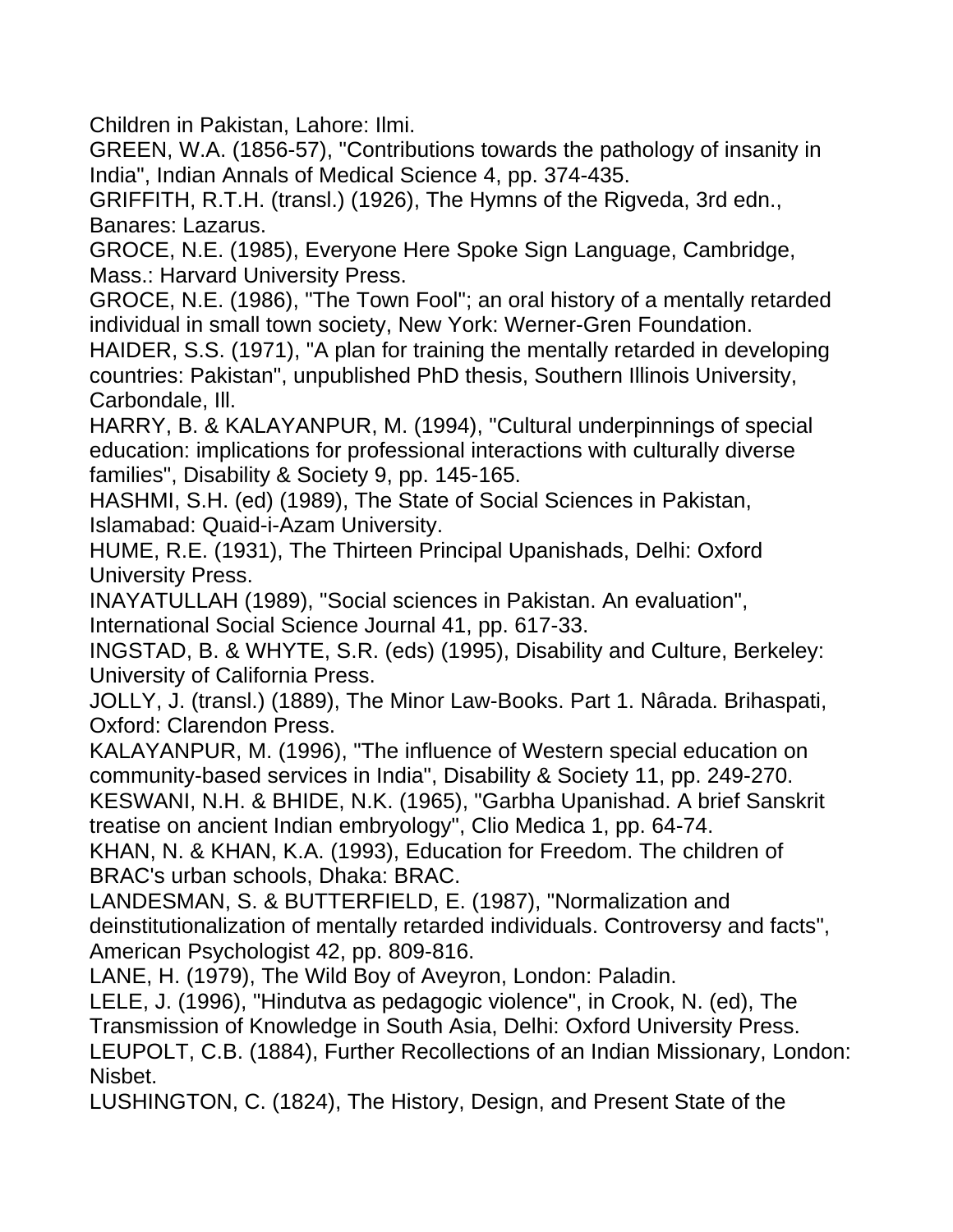Religious, Benevolent and Charitable Institutions, Founded by the British in Calcutta and its \_Vicinity, Calcutta.

'M.' [Mahendra Gupta] (1942), The Gospel of Sri Ramakrishna (transl. Swami Nikhilananda, reprinted 1984), New York: Ramakrishna-Vivekananda Centre. MEERSMAN, A. (1971), "Notes on the charitable institutions the Portuguese established in India", Indian Church History Review V (2), pp. 95-105.

MILES, C. (1991), "Mobilising skills for special education in Pakistan: a personal, cross-cultural experience", International Journal of Special Education 6, pp. 201-212.

MILES, C. (1993), "Ethnic & linguistic minority children with special needs", in ALBRECHT, F. & WEIGT, G. (eds) Behinderte Menschen am Rande der Gesellschaften, Frankfurt: Verlag für Interkulturelle Kommunikation.

MILES, C. (1996), "Bilingual children in special education: acquisition of language and culture by British Pakistani children attending a school for pupils with 'severe learning difficulties' ", unpublished M.Phil.(Ed.) thesis, University of Birmingham. Reformatted version, ERIC ED410725.

MILES, M. (1983), Attitudes Towards Persons with Disabilities Following IYDP (1981), Peshawar: Mental Health Centre, & ERIC ED236826.

MILES, M. (1985a), Children with Disabilities in Ordinary Schools, Peshawar: Mental Health Centre, & ERIC ED265711.

MILES, M. (1985b), Where There Is No Rehab Plan, Peshawar: Mental Health Centre, & ERIC ED267530.

MILES, M. (1986), "Misplanning for disabilities in Asia', in Marfo, K., Walker, S. & Charles, B. (eds), Childhood Disability in Developing Countries, New York: Praeger.

MILES, M. (1989), "Information Based Rehabilitation for Third World disability", Social Science and Medicine 28, pp. 207-10.

MILES, M. (1990a), "Disability and Afghan reconstruction: some policy issues", Disability, Handicap and Society 5, pp. 257-67.

MILES, M. (1990b), "A resource centre developing Information Based Rehabilitation", in Thorburn, M. & Marfo, K. (eds), Practical Approaches to Childhood Disability in Developing Countries, St. John's, Canada: Memorial University, Newfoundland.

MILES, M. (1993a), "Service development by information, not ideology", in Finkenflügel, H. (ed), The Handicapped Community, Amsterdam: VU University Press.

MILES, M. (1993b), "Mental handicap services: practical trends in Pakistan", European Journal of Special Needs Education 8, pp. 45-58.

MILES, M. (1995), "Disability in an Eastern religious context: historical perspectives", Disability & Society 10, pp. 49-69.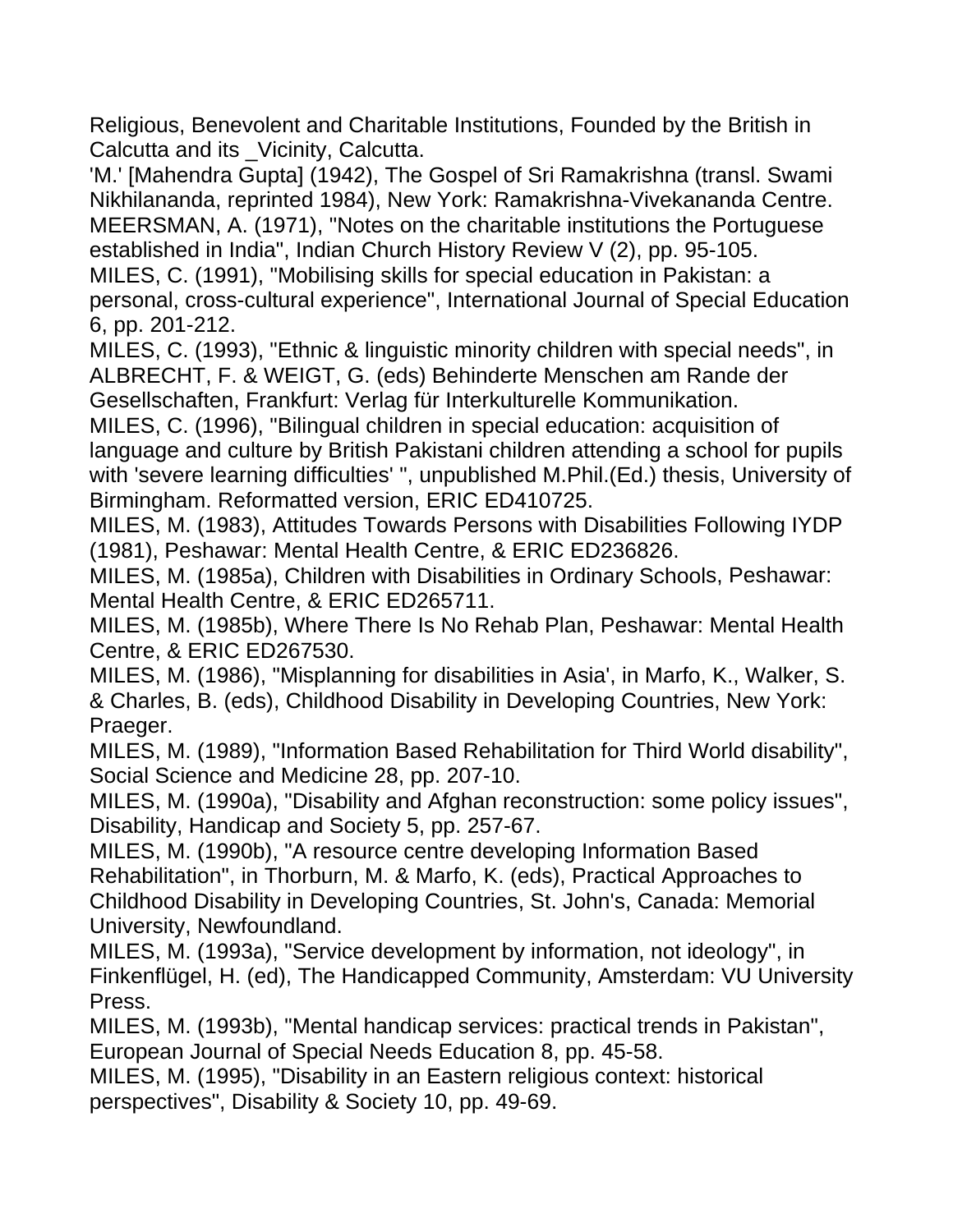MILES, M. (1996a), "Community; individual or information development? Dilemmas of concept and culture in South Asian disability planning", Disability & Society 11, pp. 485-500.

MILES, M. (1996b), "Pakistan's microcephalic chuas of Shah Daulah: cursed, clamped or cherished?", History of Psychiatry 7, pp. 571-89.

MILES, M. (1996c), "Community Based Rehabilitation: information accumulation & exchange. South Asian research notes", ERIC ED403714.

MILES, M. (1997a), "Disabled learners in South Asia: lessons from the past for educational exporters", International Journal of Disability, Education & Development 44, pp. 97-104.

MILES, M. (1997b), "References to physical and mental disabilities in the Mahabharata (in English translation)", Asia Pacific Disability Rehabilitation Journal 8 (2) Suppl., pp. 2-7.

MILES, M. (1997c), "Disability Care and Education in 19th Century India: Dates Places and Documentation", revised version, ERIC ED408747.

MILES, M. (1998a), "Goitre, cretinism & iodine in South Asia: historical perspectives on a continuing scourge", Medical History 42, pp. 47-67.

MILES, M. (1998b), "Studying responses to disabilities in South Asian histories", paper presented at the Symposium on Local Beliefs and Concepts of Disability in Different Cultures, organised by Comparative Research & Behinderung und Dritte Welt, Bonn, May 1998 (proceedings forthcoming).

MILES, M. (1998c), "Blind and Sighted Pioneer Teachers in 19th century China and India", ERIC ED414701.

MILES, M., CHANDRAN, G. & BALASUNDARAM, P. (1995), "Mental handicap in Indian history: cross-cultural action research and communication",

International Journal of Special Education 10 (2), pp. 12-21.

MILES, M. & MILES, C. (1993), "Education and disability in cross-cultural perspective: Pakistan", in PETERS, S. (ed), Education & Disability in Cross-Cultural Perspective, New York: Garland.

MOOKERJI, R.K. (1947), Ancient Indian Education (Brahmanical and Buddhist),London: MacMillan.

O'FLAHERTY, W.D. (1981), The Rig Veda. An anthology, London: Penguin. OLIVER, M. (1986), "Social policy and disability: some theoretical issues", Disability, Handicap & Society 1, pp. 5-17.

PENNY, F. (1904), The Church in Madras, London: Smith, Elder.

PERVEZ, M. & DURRANI, N. (eds) (1989), Cognitive Development in Primary School Children of Pakistan, Islamabad: National Institute of Psychology.

PERVEZ, S. (ed) (1989), The Pakistani Child: Educational and Psychological Research, Islamabad: National Institute of Psychology.

PESHAWARIA, R., MENON, D.K., GANGULY, R., ROY, S., PILLAY, R.P.R.S.,